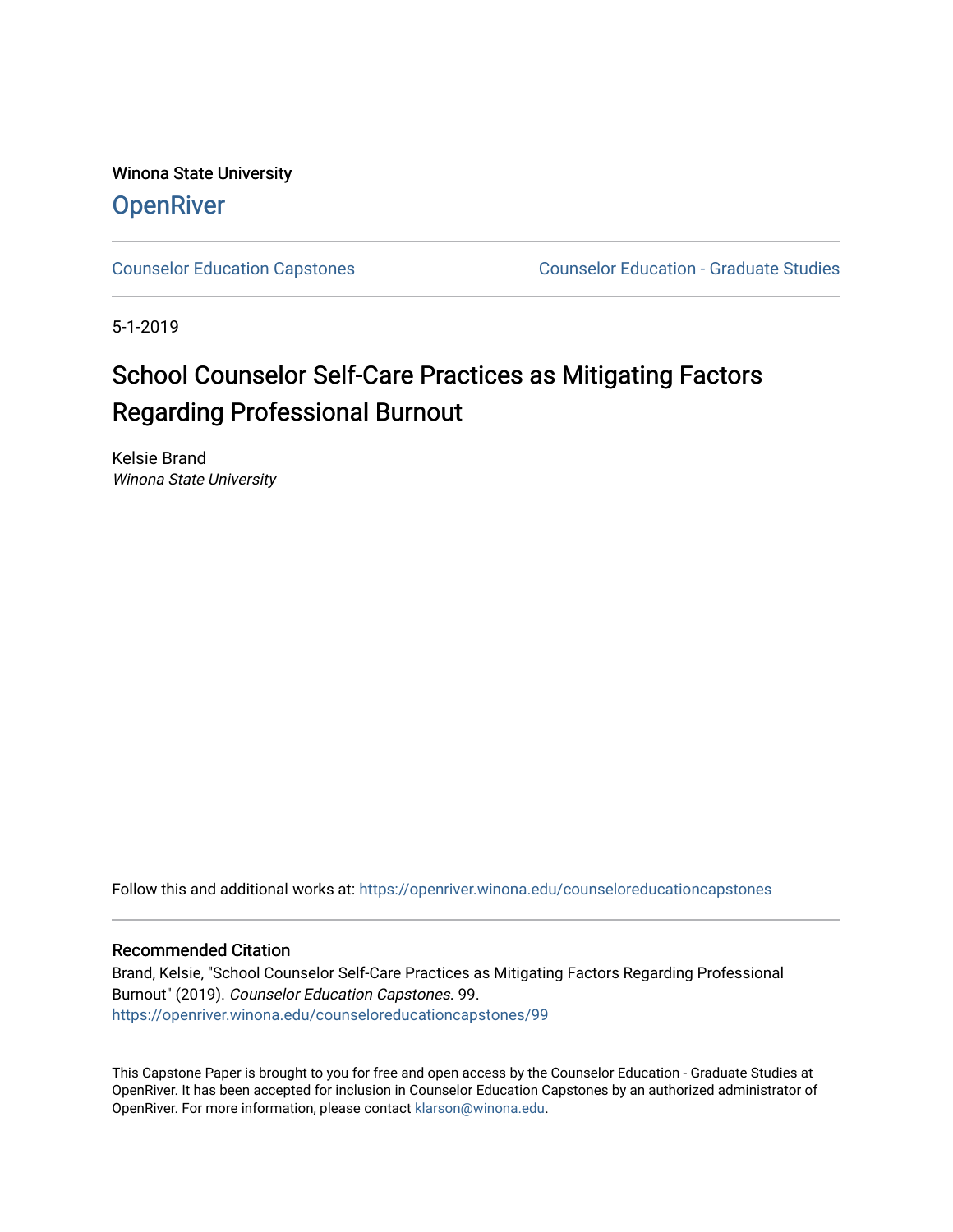# School Counselor Self-Care Practices as Mitigating Factors Regarding Professional Burnout

# Kelsie Brand

A Capstone Project submitted in partial fulfillment of the

Requirements for the Master of Science Degree in

Counselor Education at

Winona State University

Spring 2019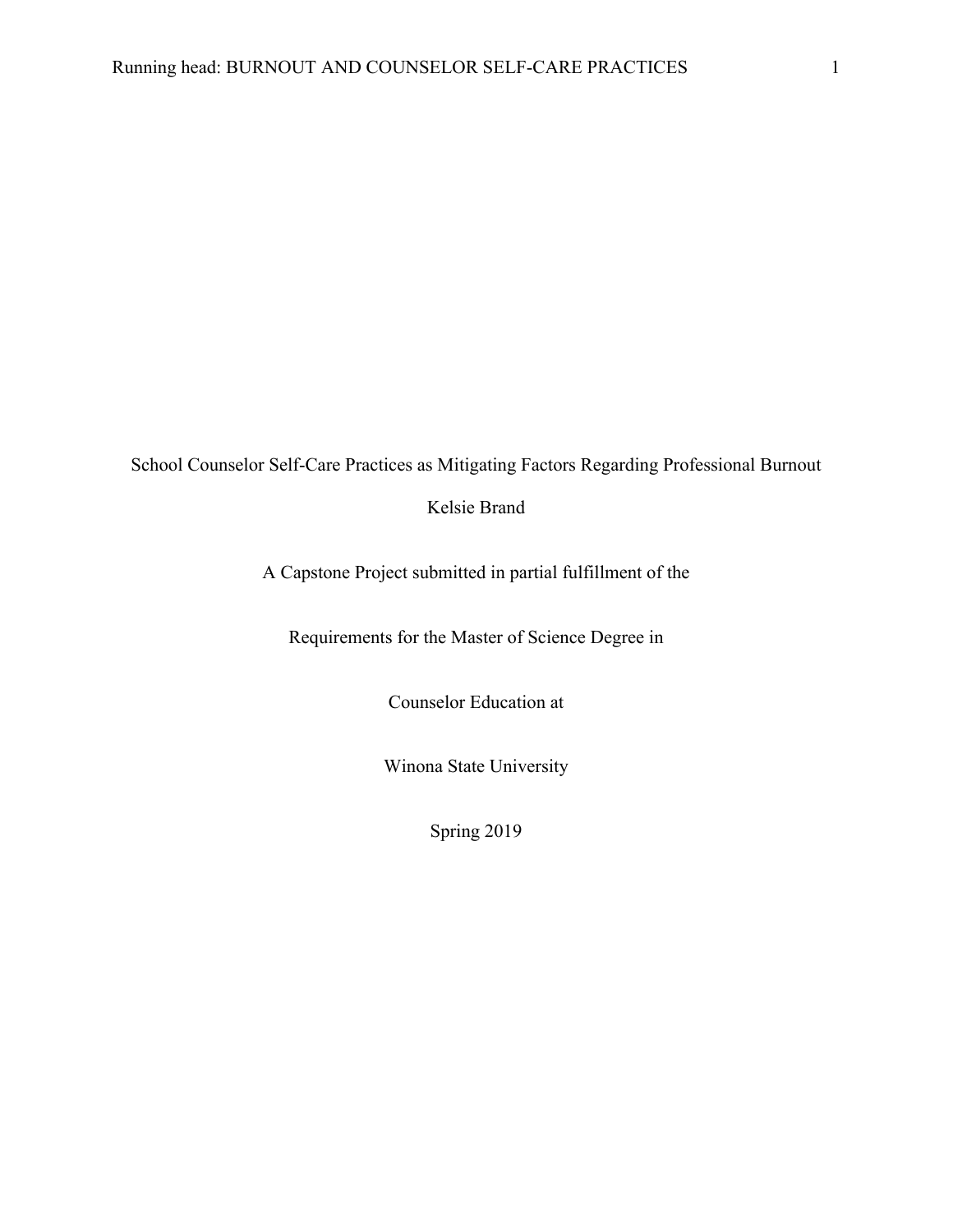Winona State University

College of Education

Counselor Education Department

# CERTIFICATE OF APPROVAL

# CAPSTONE PROJECT

 $\mathcal{L}_\text{max}$  , where  $\mathcal{L}_\text{max}$  and  $\mathcal{L}_\text{max}$ 

School Counselor Self-Care Practices as Mitigating Factors Regarding Professional Burnout

This is to certify that the Capstone Project of

Kelsie Brand

Has been approved by the faculty advisor and the CE 695 – Capstone Project

Course Instructor in partial fulfillment of the requirements for the

Master of Science Degree in

Counselor Education

Capstone Project Supervisor:

Mitchell Moore, PhD

Approval Date: 05-08-2019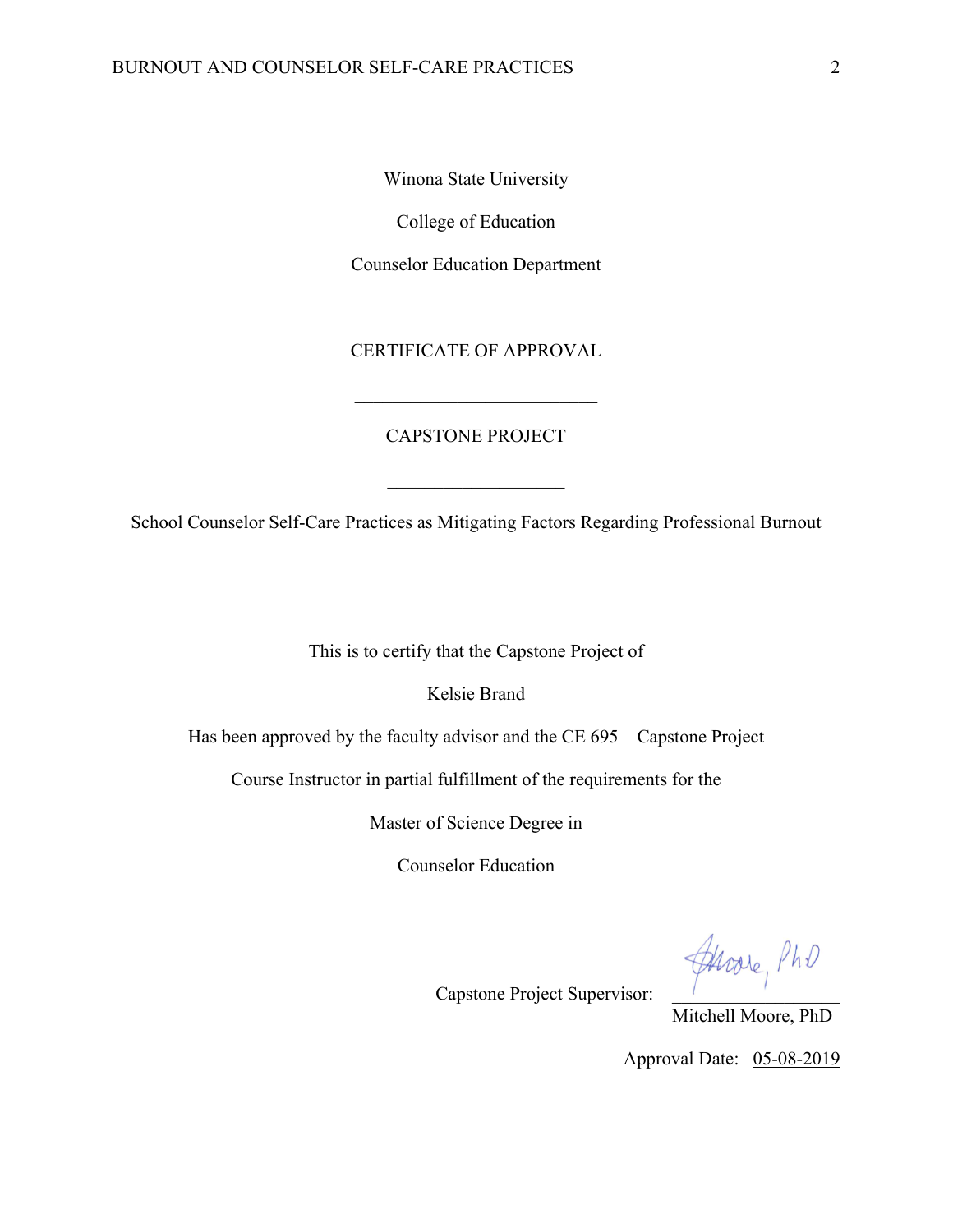## Abstract

As the needs of students change, the responsibilities of educators change as well. Growing awareness for childhood mental health, increased focus on academic success, and a drive for career preparation mean that the role of a school counselor is ever changing and may come with many stressors and challenges that may then lead to professional burnout and decreased efficacy as a counselor. To maintain focused and effective care for students, it is important that counselors monitor their mental health and take interventive and preventative measures to ensure they are able to best care for themselves and their students. This issue is not localized to schoolbased counselors alone but is relevant to all counselors regardless of setting. As the world changes, clients face new and changing concerns and rely on counselors for support and guidance. This responsibility, along with other personal and professional factors, can put significant strain on a counselor that can lead to issues such as burnout. With burnout experiences increasing in recent years, it is important that counselors be informed about the issue and ways in which it can be prevented and lessened. Self-care is one such way. By learning to identify needs and respond by caring for one's emotional, mental, physical, and social health, a counselor will find that the addition of individual and personalized supports into his or her routine may greatly lessen the likelihood of burnout and improve overall health.

*Keywords:* burnout, counselors, school counselors, self-care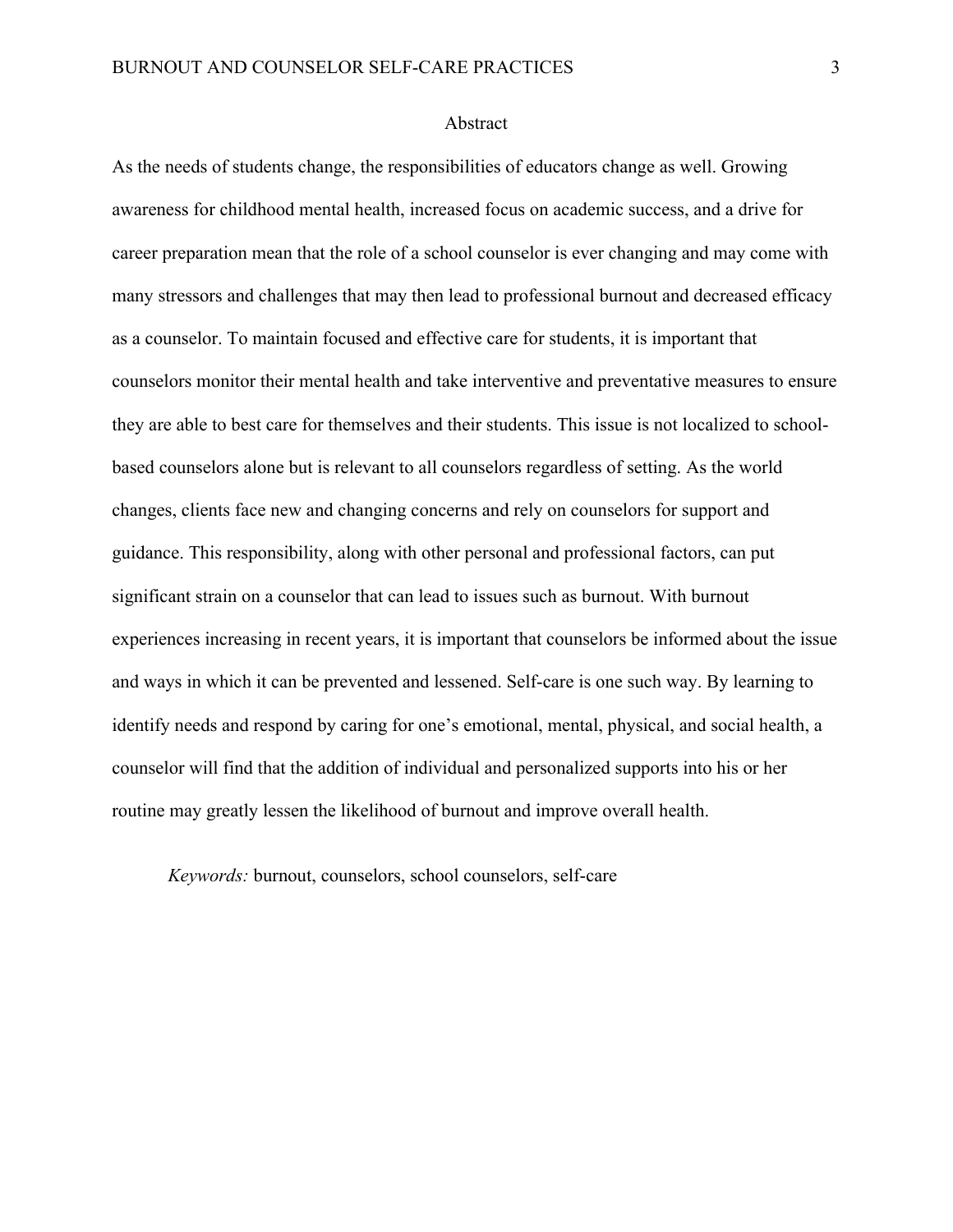# Contents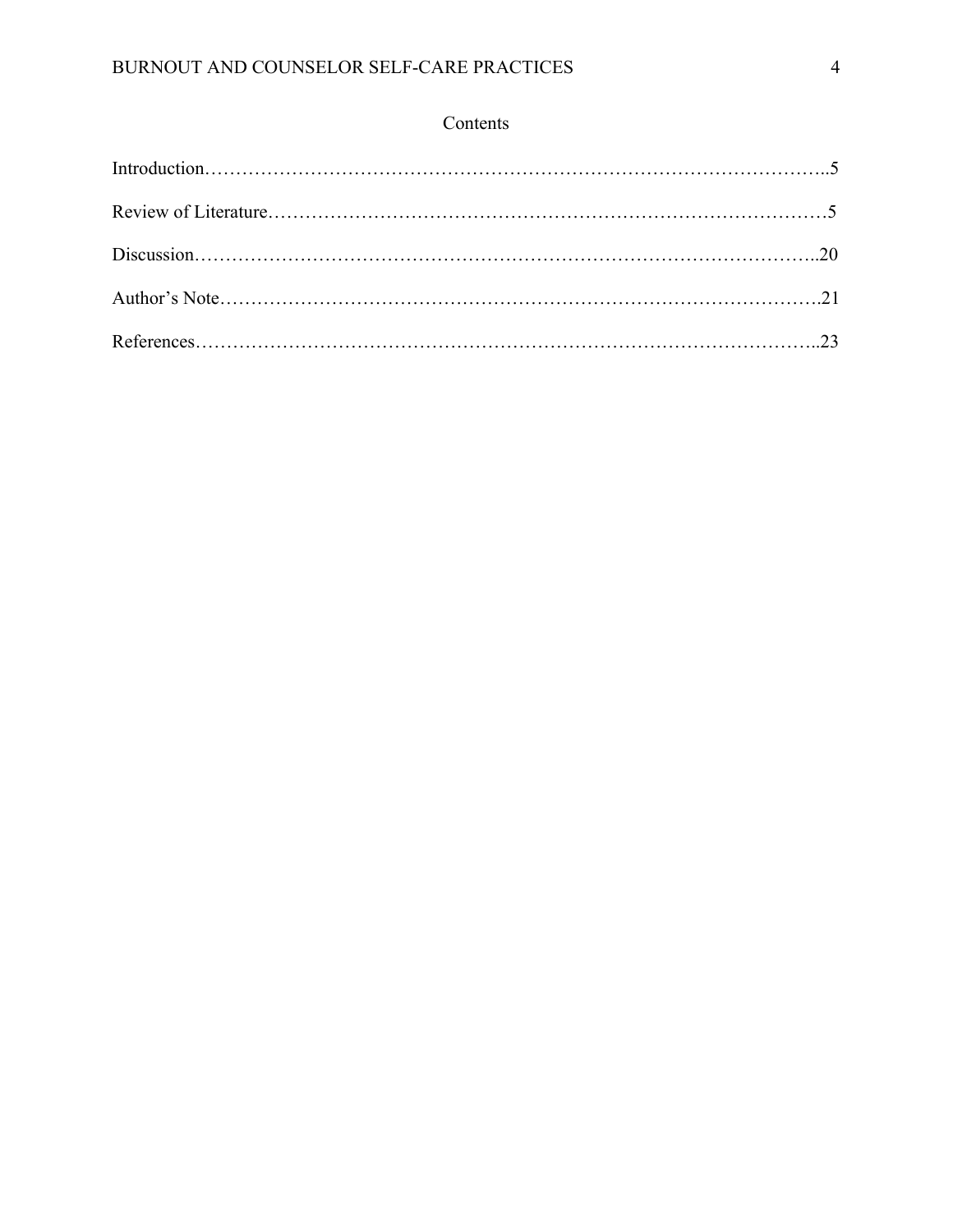## **Introduction**

As the need for school counselors grows and understanding and expectations of the profession shift, the demands and responsibilities of the position change as well. The American School Counselor Association (ASCA) defines the role of a school counselor as an individual who, after completing adequate training and meeting licensure requirements, creates, maintains, and delivers comprehensive counseling programs to meet the needs of all students. Through collaboration with students, parents, teachers, staff, and other stakeholders, they work to create an environment that is safe and supportive and to make data driven changes to benefit all members of a school community. They provide direct and indirect services to students at the individual and group levels in the areas of academic, personal/social, and career development while adhering to ethical standards set by ASCA and other counseling associations (ASCA, n.d.). The purpose of this paper is to identify ways in which the many demands of the counseling profession alongside personal stressors and life experiences can contribute to professional burnout or job exhaustion. In recent years, the subject of professional burnout has become more widespread and there are a variety of lenses through which researchers view the issue and potential preventative measures. Through the course of this paper, the topic of burnout will be discussed in terms of its significance to counseling and other helping professionals, identification and measurement, typology, and influencing factors. Once the issue of burnout has been explored, the subject of counselor self-care will be discussed in terms of relevance to counseling professionals, types of self-care and areas of focus, and suggestions for the usage of self-care practices in preventing and lessening the burden of burnout.

## **Review of Literature**

## **Burnout**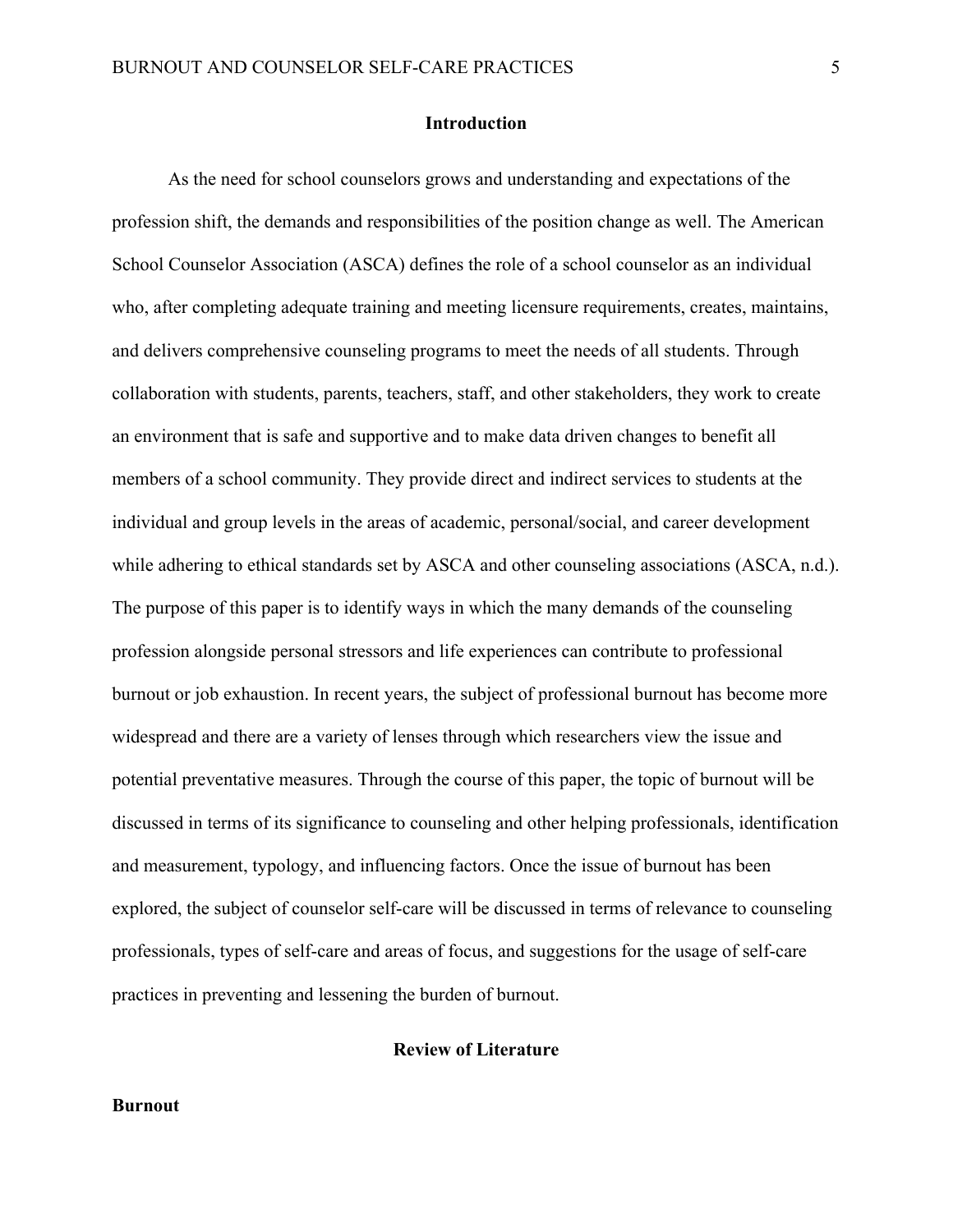Burnout, as defined by Demerouti, Mostert, and Bakker in 2010 (as cited in Rzeszutek  $\&$ Schier, 2014), is "a multidimensional syndrome consisting of physical and emotional exhaustion, a decreased sense of personal accomplishment, and a tendency to evaluate oneself and one's work negatively" (p. 574). A psychological condition, burnout is often experienced by those who work closely with other people and may present in many ways including emotional overextension, the development of negative feelings toward oneself and one's work, and feelings of discontent toward personal growth and efficacy as a professional (Maslach, Jackson, Leiter, Schaufeli, & Schwab, 1986). It is a concern prevalent among several disciplines in health care and other helping professions (Rzeszutek & Schier, 2014). In 2012, it was approximated that burnout was experienced at a high level by 21-67% of mental health workers (Morse, Salyers, Rollins, Monroe-DeVita, & Pfahler, 2012). This is a large jump from 1993 research indicating that 35% of practicing school psychologists were experiencing burnout extreme enough to harvest thoughts of leaving the profession altogether (Huebner, 1993). Research indicates that the issue of burnout and job exhaustion is not only widespread but growing and that its effects are felt and seen in the work environment as well as in the personal lives of those impacted. When examining the concept of burnout, there are many factors to consider. Among these are typology, influencing factors, assessments aimed at identification and measurement and impacts on counselors and other helping professionals.

# **Counseling Professionals.**

An effective counselor is the first key to impactful and meaningful work with clients. In order to meet client needs and pave the way for effective conversation, a counselor must present him/herself as professional, motivated, and empathetic. He or she must also maintain a high level of interest in the clients' specific needs and concerns. As the need for school counselors grows,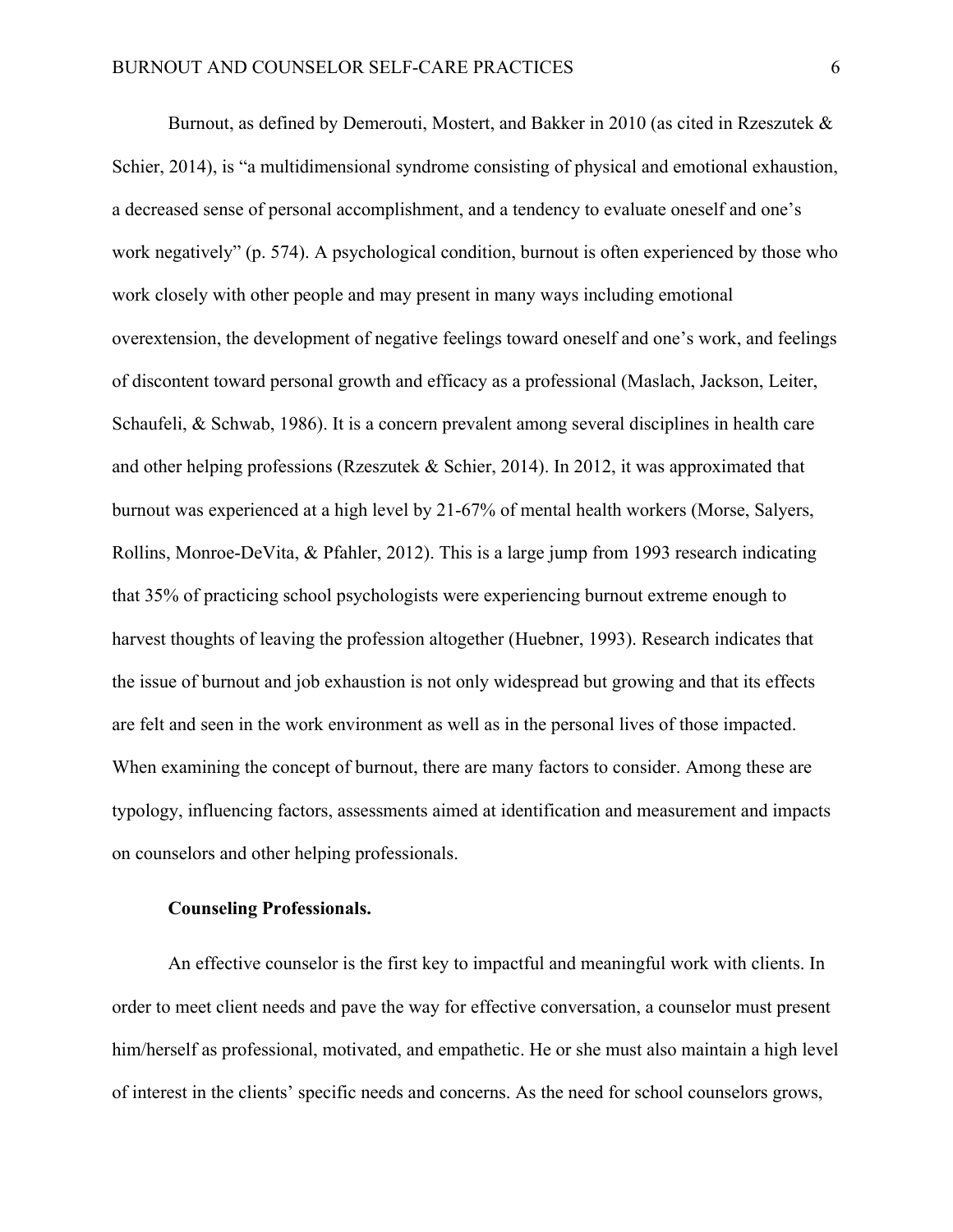the workloads, caseloads, working hours, and office environments of those in the profession change as well. These changes, combined with a wide variety of responsibilities and the need to often step into multiple professional roles may make school counselors more vulnerable to burnout (Butler & Constantine, 2005). In an ever-changing field, a sense of growth and improvement is also vital. Resent research has identified a correlation between professional development efforts and counselor burnout. As a counselor strives to improve his or her practice, they tend to feel more confident, view themselves more positively when compared to others, and in turn experience lower levels of burnout (Tanrikulu, 2012).

A counselor experiencing burnout may struggle to form and maintain a strong therapeutic alliance with clients. If a client walks into a session with an uncomfortable atmosphere, this may well hinder the efficacy of the counseling experience overall. If they do not feel that their counselor is not present and motivated, they may feel frustrated, discouraged, and ambivalent about their own goals. Regardless of how many times a client and counselor have met, burnout may present a variety of barriers during the time spent together. In some cases, burnout may lead to a lack of empathy from the counselor. If a client feels that his or her counselor "doesn't care", they may be less inclined to share and may even feel that there is no point continuing to seek out help and support from this source. If a counselor is detached, the client may think that nothing will come of any future sessions and may choose to terminate care early. A client who terminates early may continue to struggle with his or her concerns and may experience additional strain as well. Over time, a counselor may find that complaints pile up and business goes down. Burnout in the helping professions may in time lead to decreased job attendance, higher rates of turnover, and an increase in burnout and dissatisfaction for other employees (Maslach et al., 1986).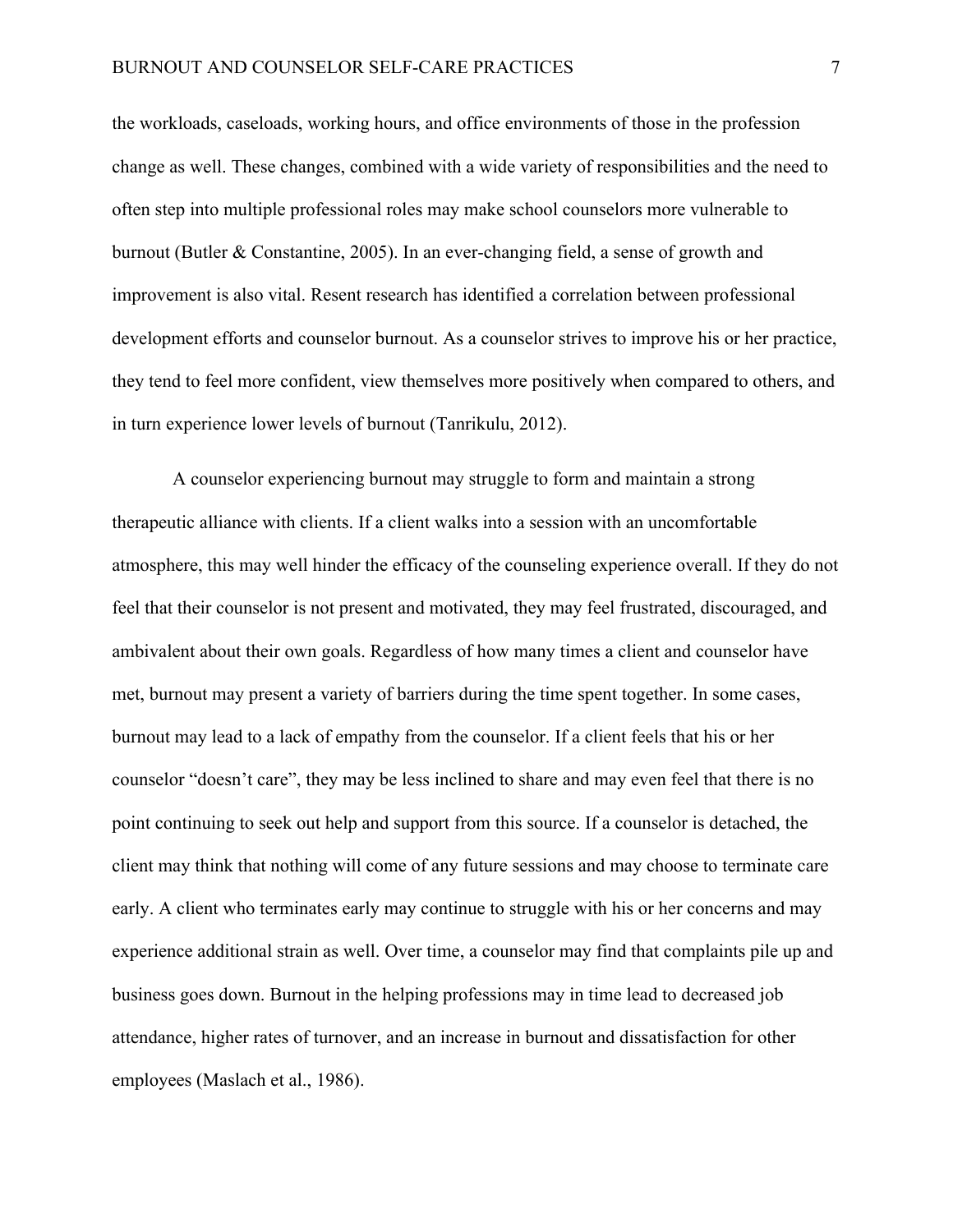On a personal level, a counselor may find that burnout impacts other areas of his or her life. If dissatisfied or upset with his or her job, a counselor may bring this feeling home and may discover that friends and family tune into these feelings and that this in turn has lasting impacts on daily life and relationships. According to Maslach et al. (1986), professional burnout may lead to self-reported concerns such as depleted energy, sleeping troubles, substance abuse, and other personal issues beyond the workplace. Issues such as these will then inevitably impact an individual's experience while at work, creating a cyclical effect. If a counselor's practice is struggling, this can create financial problems as well that heavily impact home life. Increased pressure and responsibility financially, interpersonally, and professionally, especially when combined with a career that is already considered to be emotionally demanding may in turn lead to other serious and potentially long-lasting health concerns. A counselor, without any support or treatment, may experience increased depression, anxiety, and exhaustion among other presenting concerns.

# **Identification and Measurement.**

Identifying burnout as quickly as possible is necessary in addressing the issue well and ensuring that a counselor receives as much help as possible. In identifying burnout, selfawareness, help from others, and testing are commonly identified as key pieces of the puzzle. A counselor will likely notice when he or she is feeling worn down, detached, or overwhelmed, but may not consider it "extreme enough" to merit intervention or may be unwilling to admit to the severity of the problem. Family members and colleagues may notice changes but might not recognize them as problematic until the issue has grown to a point where professional intervention is necessary. To aid in the identification of burnout among professional counselors, several assessments are commonly used.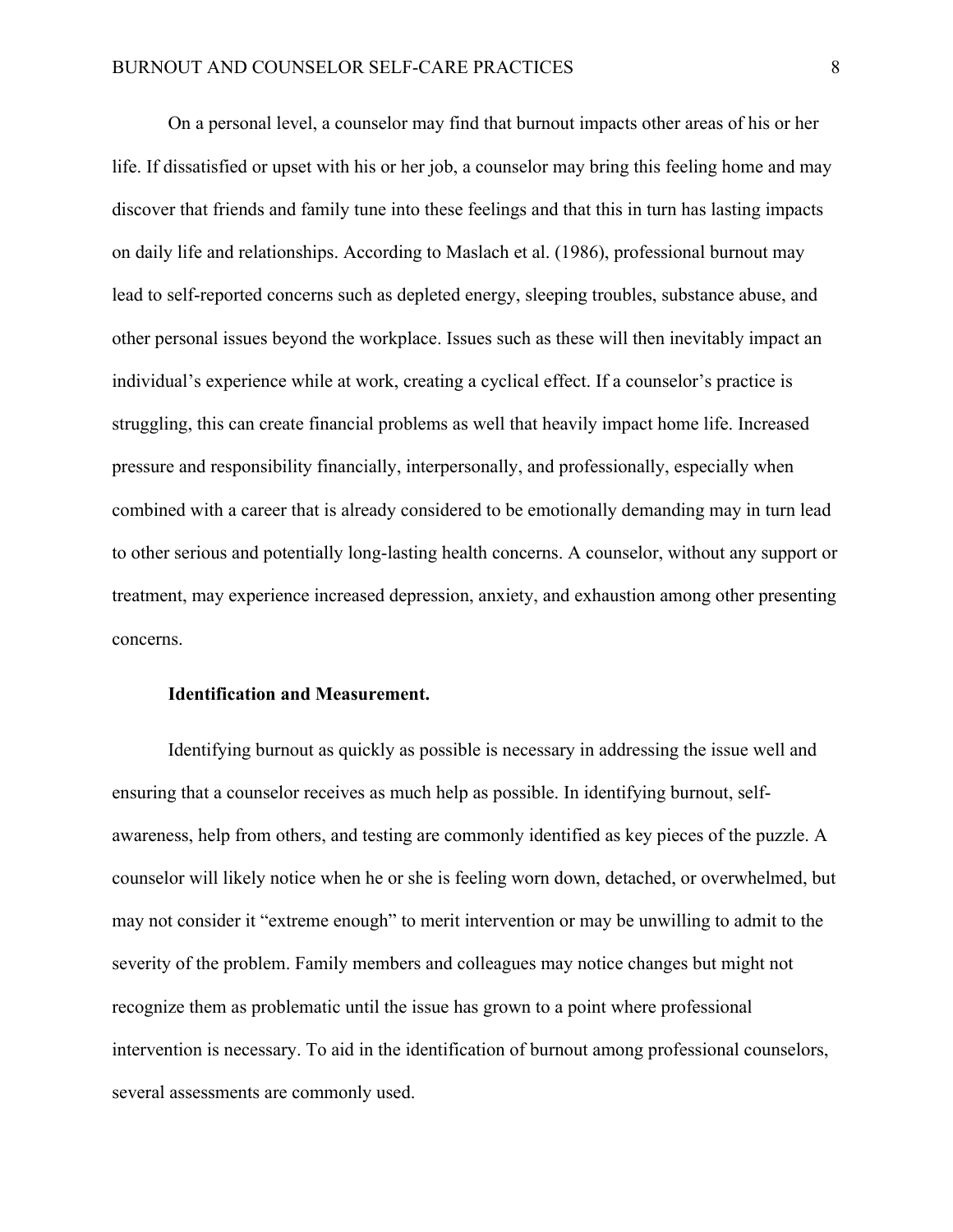## *The Counselor Burnout Inventory.*

The Counselor Burnout Inventory (CBI), examines five dimensions to determine a counselor's burnout: Exhaustion, Incompetence, Negative Work Environment, Devaluing Client, and Deterioration of Personal Life. Initial research on the CBI included the subscales self-esteem and job satisfaction in an attempt to align to the existing MBI-HSS burnout scale, which did not relate specifically to those in the counseling field. A Likert-type scale is used with this test to guarantee questions are easily understood and responded to (Lee, Baker, Cho, Heckathorn, Holland, Newgent, Ogle, Powell, Quinn. Wallace, & Yu, 2007). Though still relatively new, the CBI has been well-received and often referenced. The authors caution however, that further research is needed to ensure the CBI as an effective measurement tool for counselors working with diverse ethnic groups, counselors in differing fields, and counselors practicing in different geographic locations. Also noteworthy is the fact that, as the CBI is a self-report test, results may be skewed by a variety of personal variables (Lee et al., 2007).

## *The Maslach Burnout Inventory.*

The Maslach Burnout Inventory (MBI) is intended for use with individuals working in education, human services, and other professions where human interaction is high, often stressful, and may lead to a higher incidence of professional burnout. This assessment includes 22 questions dived among 3 subscales targeted at measuring burnout in the areas of emotional exhaustion, depersonalization, and reduced personal accomplishment. Through the administration of this assessment, which can be delivered to a group or self-administered, respondents are asked to reflect on a seven-point scale their thoughts and feelings related to perceived overextension, the empathy and care shown to the people they work to help, and how effective and competent they view themselves to be. Higher scores in the first two subscales,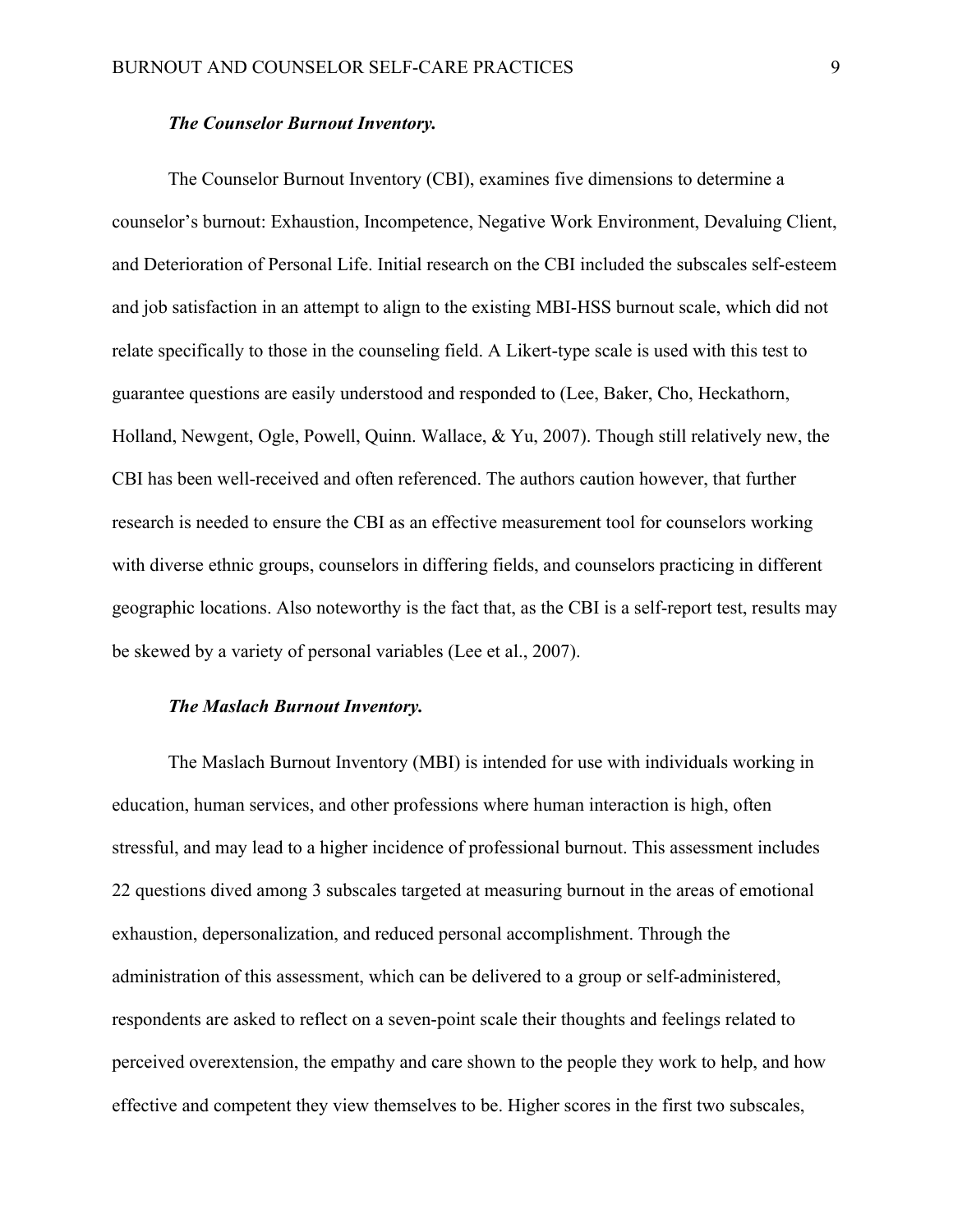emotional exhaustion and depersonalization indicate greater burnout for respondents while lower scores in the personal accomplishment scale indicate the same. Initial examinations found the MBI to be both a reliable and valid measure that remained stable over time. The creators noted that results from this assessment may be useful in identifying the needs of a group and environment as a whole and that this may help in selecting specific and purposeful interventive measures (Maslach et al., 1986). More recent research has agreed with these validity measures and has also reported positive discriminant validity, suggesting that the MBI can help to differentiate to some extent between burnout and other mental concerns such as anxiety and depression (Schaufeli, Bakker, Hoogduin, Schaap, & Kladler, 2001).

# **Typology.**

Burnout is experienced by helping professionals in a multitude of positions and work environments. From counselors to doctors and everyone in between, all occupations have unique stressors and demands which may put physical, mental, or emotional strain on employees. Though burnout may be experienced differently from person to person, there are several types of "burnt out" workers that seem to fall into specific categories. While research on burnout typology is limited, Lee, Cho, Kissinger, and Ogle (2010) have begun to examine and define, through the use of cluster analysis and the CBI (Lee et al., 2007), three types of counselor burnout. Counselors who scored low on all subscales of the CBI (Exhaustion, incompetence, Negative Work Environment, Devaluing Client, and Deterioration in Personal Life) were considered well-adjusted. This first cluster exhibited low burnout experience and comprised 36% of test subjects. The second cluster identified counselors as disconnected. These 33% of subjects exhibited medium scores for Exhaustion, Negative Work Environment, and Deterioration in Personal Life and high scores on Incompetence and Devaluing Client subscales. These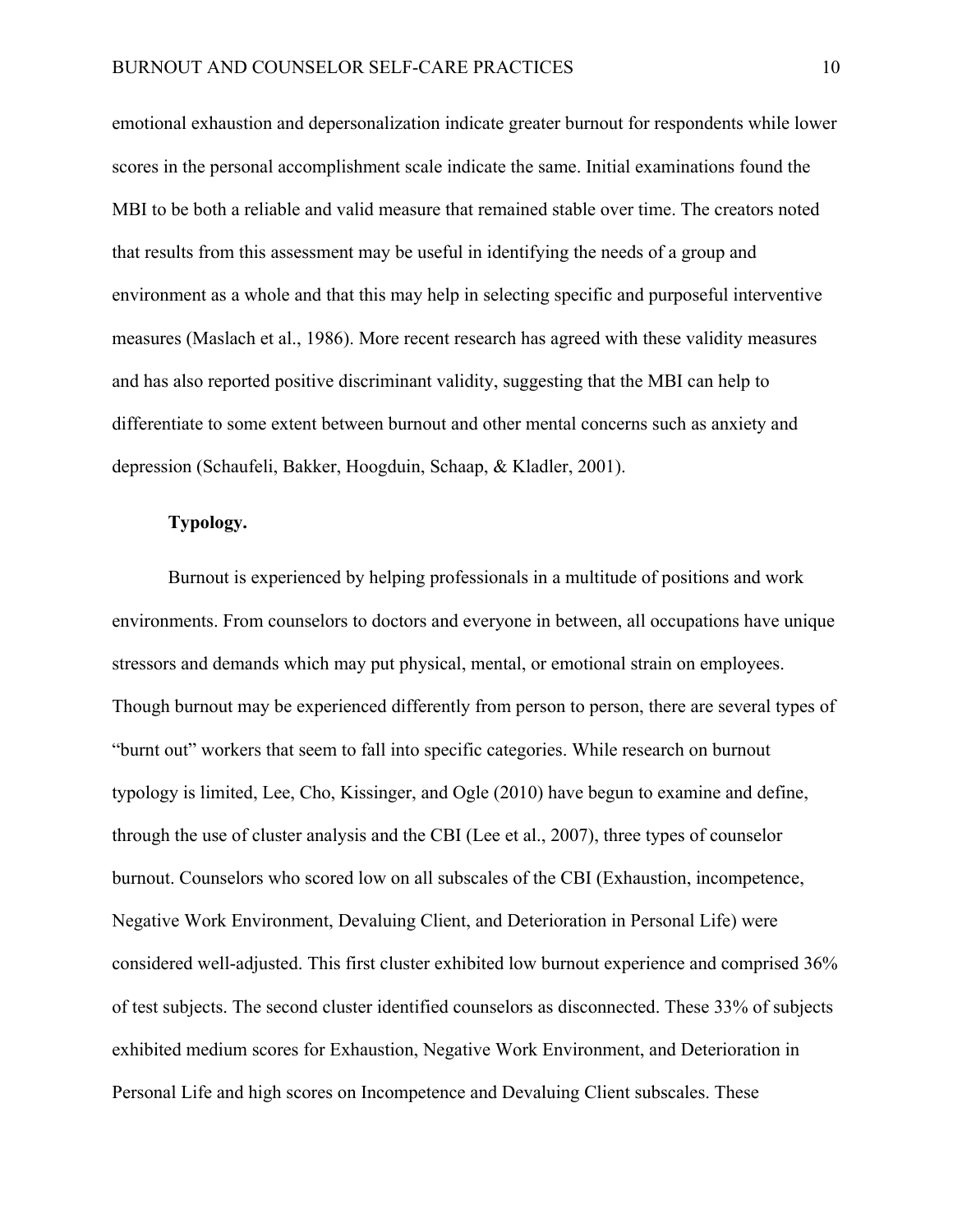counselors did not express extreme burnout but seemed to be separated from clients and may not be practicing effectively. Finally, the third cluster, containing 28% of the test subjects, was characterized by low to moderate Incompetence and Devaluing Client scores and the highest scores in Negative Work Environment, Exhaustion, and Deterioration in Personal Life subscales. The authors describe these individuals as persevering clients; they may be experiencing burnout but are able to continue providing adequate client care (Lee et al., 2010).

## **Influencing Factors.**

Each individual, experiencing burnout in a unique way, may also point to a unique combination of countless possible factors. Although there are many potential triggers, research has indicated several common contributors to the issue of burnout which include but are not limited to a professional's attitudes, work-related stress, work environment, and perception of support. Negative attitudes towards one's work may play a key role in the development of job exhaustion. A professional who harbors negative perceptions of his or her colleagues may in turn begin to resent the workplace and workload as a whole. They may feel that they lack cohort support and may not seek out help when it is needed. If a counselor feels negatively about his or her client and chooses to continue with care anyway, they may not provide the same quality of care as they would to another. While this might not be conscious, they may begin to resent this counselor-client relationship. On a personal level, a counselor who feels negatively about him or herself may find a that this belief perpetuates negative self-image and doubts about one's efficacy in the future. It may become difficult to give excellent care, as they don't believe such a thing is possible for them to achieve. Jupp and Shaul (1991) continue this thought and expand upon it, stating that work stress correlates significantly with burnout (Jupp & Shaul, 1991).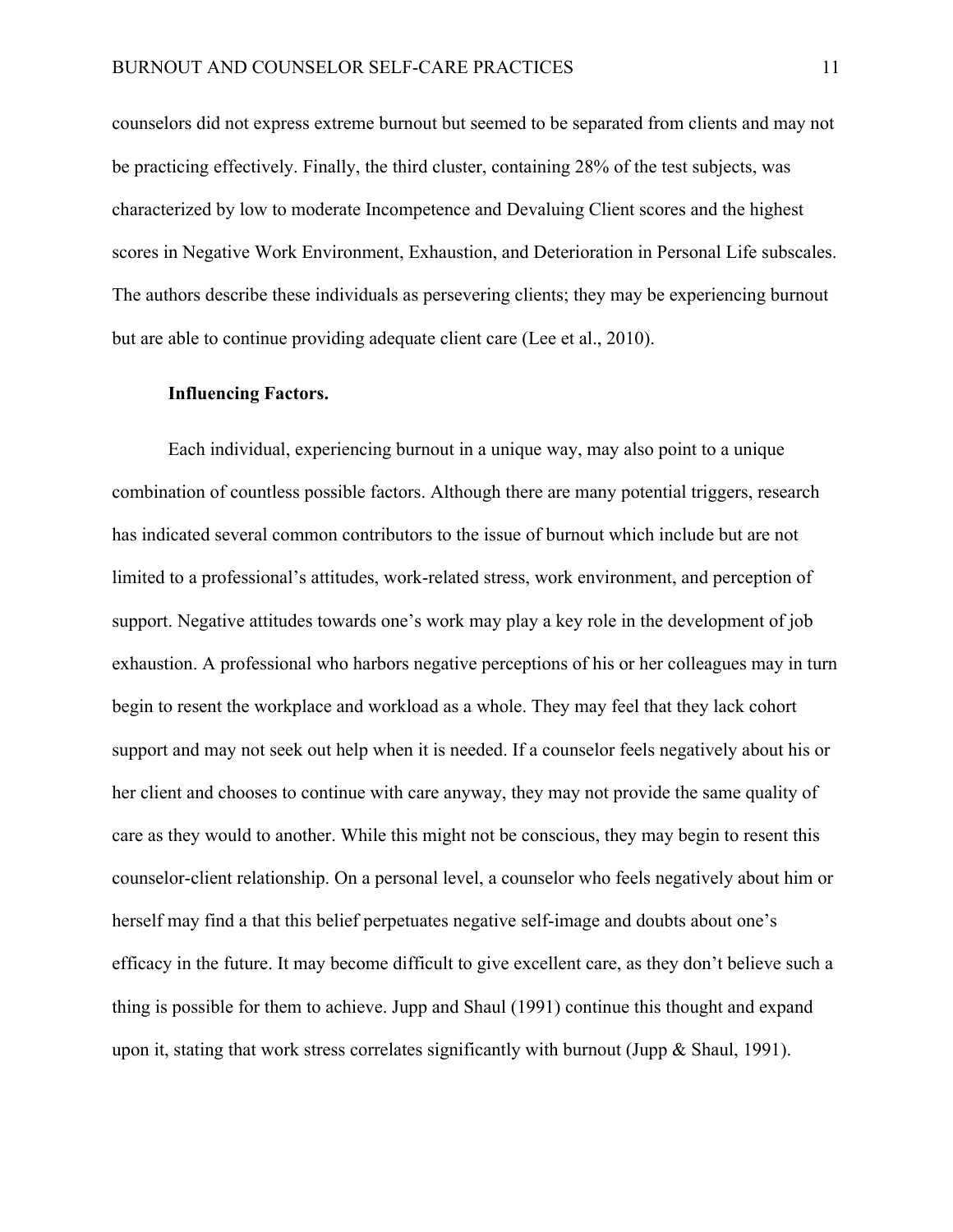The concept of work related secondary traumatic stress (STS) appears in a great deal of recent literature. Secondary stress, according to Stamm (as cited in O'Halloran & Linton, 2000) is "an outcome or risk that is related to engaging empathetically with another's traumatic material" (O'Halloran & Linton, 2000, p.355). Research indicates that symptoms are similar between clients and counselor where this is concerned; both may experience increases stress, hyperawareness, fatigue, depression, and other presenting concerns. A 2011 article in Counselor Education and Supervision also notes secondary traumatic stress as a major factor, specifying that counselors working with individuals experiencing borderline personality disorder (BPD) may often experience extreme stress and, in turn, burnout from the difficulties this disorder presents (Miller, Iverson, Kemmelmeier, MacLane, Pistorello, Fruzzetti, Watkins, Pruitt, Oser, Katrichak, Erikson & Crenshaw, 2011).

In careers where work related stress is common, positive work environments can play large roles in helping employees feel safe, capable, and cared for. Careers in counseling often come with high expectations, the need to fill a variety of roles, and the need to put in many hours. These factors may all contribute to a counselor's perception of his or her work environment and may in turn serve to protect from or lead to burnout. It has also been indicated that professionals with more years of work experience are more resistant to burnout (Lim, Kim, Yang, & Lee, 2010). In a school setting, counselors may find that role conflict, large caseloads, expectations to perform noncounseling duties that lessen available time for direct services, and the need to understand and adapt to ever changing laws and regulations are contributing factors to burnout as well (Bardhoshi, Schweinle, & Duncan, 2014).

Counselors working with a team may find that the relationships they form with coworkers have an impact on their feelings towards work and their ability to provide effective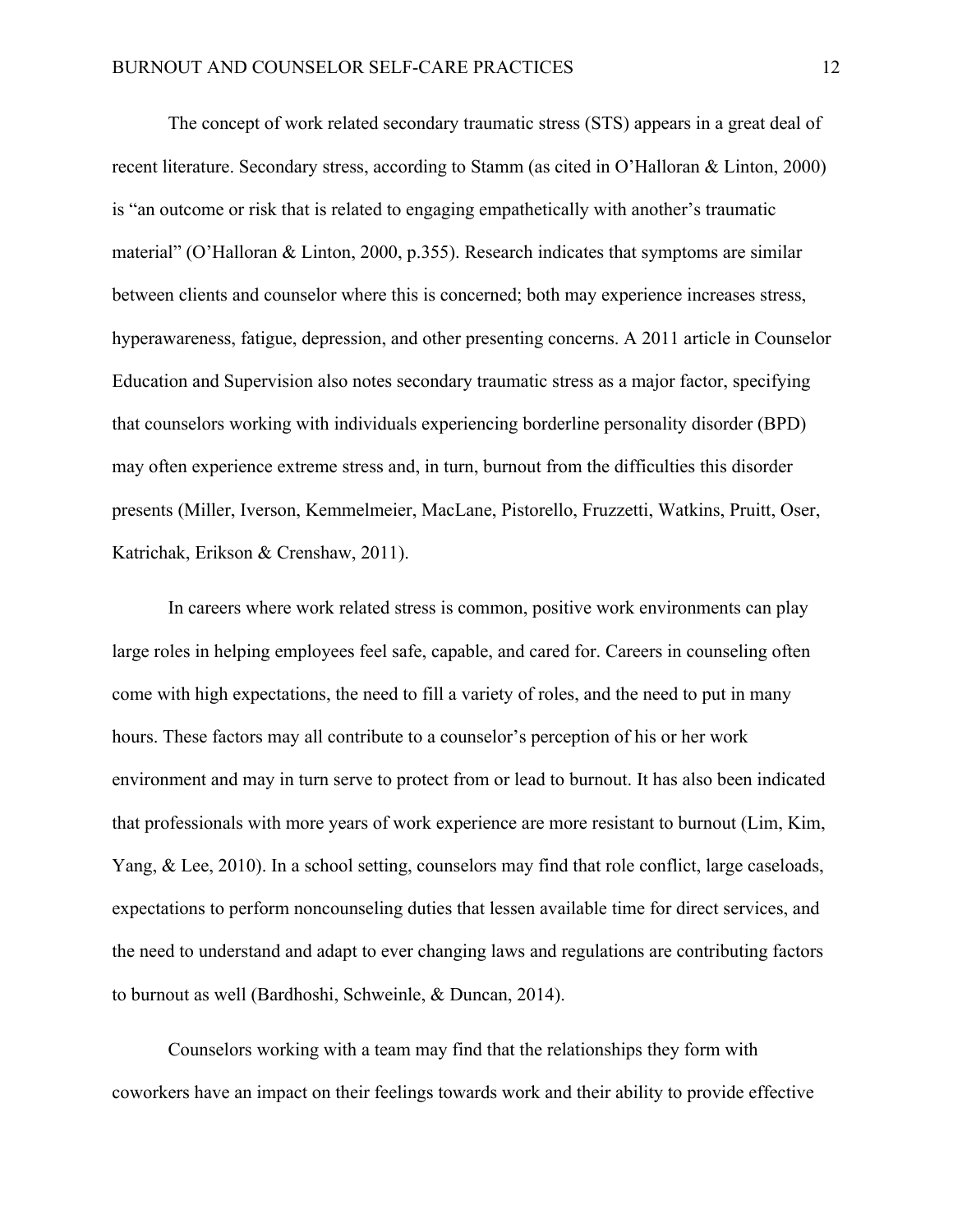and ethical services. Opportunities to collaborate and share workloads with other counselors offers a chance to share responsibility while working with another professional who can directly relate to the issues and stresses that their specific job entails. Speaking with someone who understands the duties and responsibilities of a counselor can also provide an outlet for any negative feelings and thoughts without fear of judgment. The benefits of a close and positive working relationship with administration and supervisors cannot be overlooked. Research by Bakker, Demerouti, & Euwema (2005) found that counselors who believed themselves to have a good relationship with their supervisor were less likely to suffer from burnout. They also found that, despite working conditions that may otherwise lead to burnout, counselors who were given independence at work, were provided with feedback about their performance, or received support from colleagues were also far less likely to burn out (Bakker et al., 2005). Though there are many job-related factors that may contribute to counselor burnout it is important to note that external and personal factors may also lead to stress, fatigue, overextension, negative selfperception, and other beliefs and feelings known to increase the likelihood of burnout.

# **Self-Care**

The American Counseling Association (ACA) code of ethics states that, to practice counseling and serve clients effectively and ethically, a counselor must "engage in self-care activities to maintain and promote their own emotional, physical, mental, and spiritual wellbeing" (ACA, 2014, p. 8). Counselors in school settings must, according to the 2016 ASCA Ethical Standards, "partake in professional development opportunities, be attuned to their own physical and mental wellness, seek necessary supports, and seek consultation from other professionals as needed" (ASCA, 2016, p. 7). Self-care practices for counseling professionals are activities and behaviors intended to alleviate the negative experiences, feelings, and reactions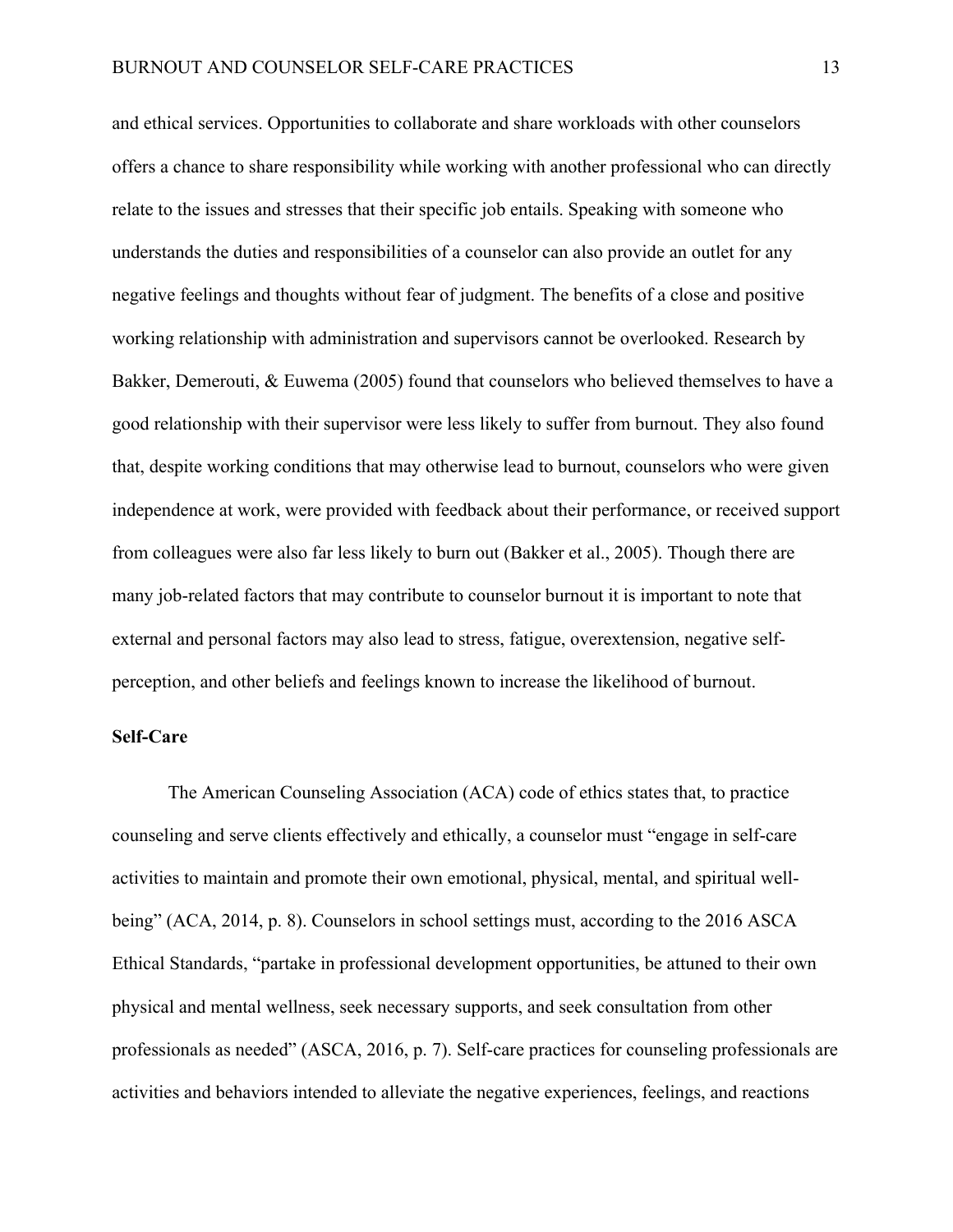that come from working closely with clients (Williams, Richardson, Moore, Gambrel, & Keeling, 2010). These actions are not to be seen as indulgences, but rather as purposeful necessary measures intended to help counselors best meet the needs of their clients.

## **Counseling Professionals.**

As mentioned above, an effective counselor is key to meaningful and impactful work with clients. If a counselor is burning out or is unable to fully connect with clients, little progress may be made, rapport may be damaged, and clients may feel that they are not being treated ethically. Beyond a counselor's skillset, theoretical background, and training is their overall wellness. Wellness, here used as a holistic term, provides counselors with a foundation for work that encourages clients to build, fix, and maintain their own wellness and health. Counselors act as guides and models for their clients and may find that nonverbal actions and behaviors such as not attending to one's physical health, not setting healthy boundaries, and not fully engaging when face-to-face with a client may result in a message that is just as strong as those shared verbally. Examining, rating, and maintaining wellness is not something a counselor can do on occasion, but is a process that must be continued throughout their careers (Venart, Vassos  $\&$ Pitcher-Heft, 2007). When viewed this way, a counselor's self-care practice becomes just as vital as a strong educational background or desire to help others

# **Types.**

Self-care looks different for each person. The practices, beliefs, and behaviors that serve to support one counselor will likely not be entirely helpful for another. Despite the innumerable ways in which a counselor can support his or her wellbeing, self-care as a general topic can be narrowed down into several categories. For the sake of this research, this paper will focus on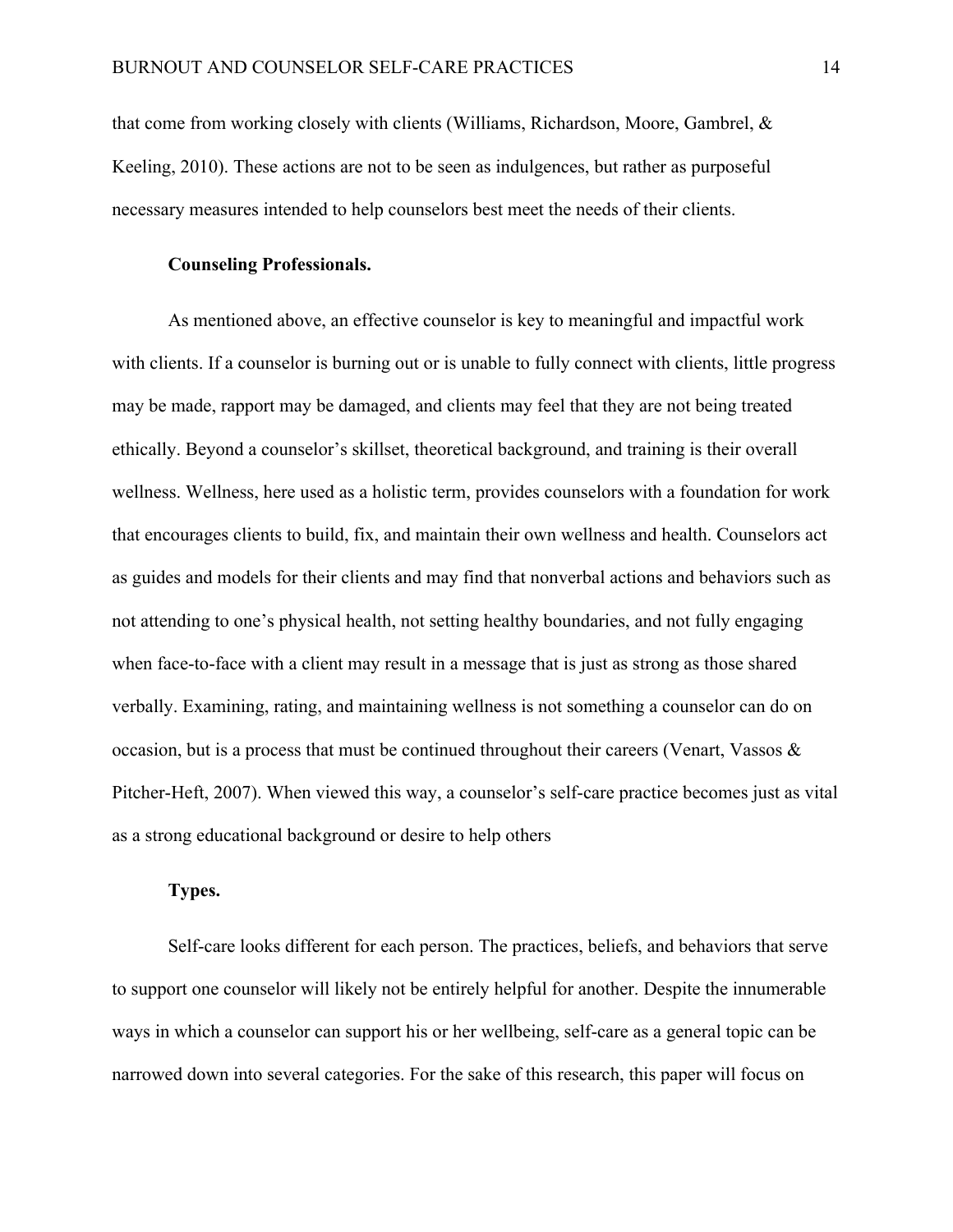self-care practices in four categories: emotional, physical, mental, and social. Emotional self-care will refer to actions and practices that help a counselor to identify their emotions, notice changes in how they are feeling, accept negative emotions in a healthy manner and maintain emotional stability. Physical self-care will refer to practices that allow counselors to be aware of and maintain physical bodily fitness. Mental self-care will focus on practices that encourage counselors to consider their mental health, their coping skills, and the ways in which they process and view the demands of the counseling profession. Social self-care will center on the ways that counselors can maintain their well-being through interactions with others.

## **Self- Care as a Mitigating Factor to Burnout**

## **Emotional.**

The idea of mindfulness as an emotional self-care practice has become increasingly popular in recent years. Mindfulness practices encourage individuals to take part in deeper level introspection, offering counselors a chance to connect with their own emotions, examine their emotional health, identify areas in need of additional support, and take active steps towards improvement. This opportunity for emotional awareness, combined with the fact that mindfulness practices place extreme importance on consciousness and awareness in the present moment as well as concentrating on sensations, thoughts, and emotions without judgment or filter, it is thought to be especially useful in allowing counselors to de-stress and center themselves when the mind feels chaotic or overwhelmed. Christopher and Maris (2010), in *Counseling and Psychotherapy Research,* set out to examine the impacts of mindfulness practices such as meditation, Qi Gong, and yoga on counselor burnout. After conducting qualitative research, the authors reported several favorable participant responses. Student participants, after completing a mindfulness course, reported physical, emotional and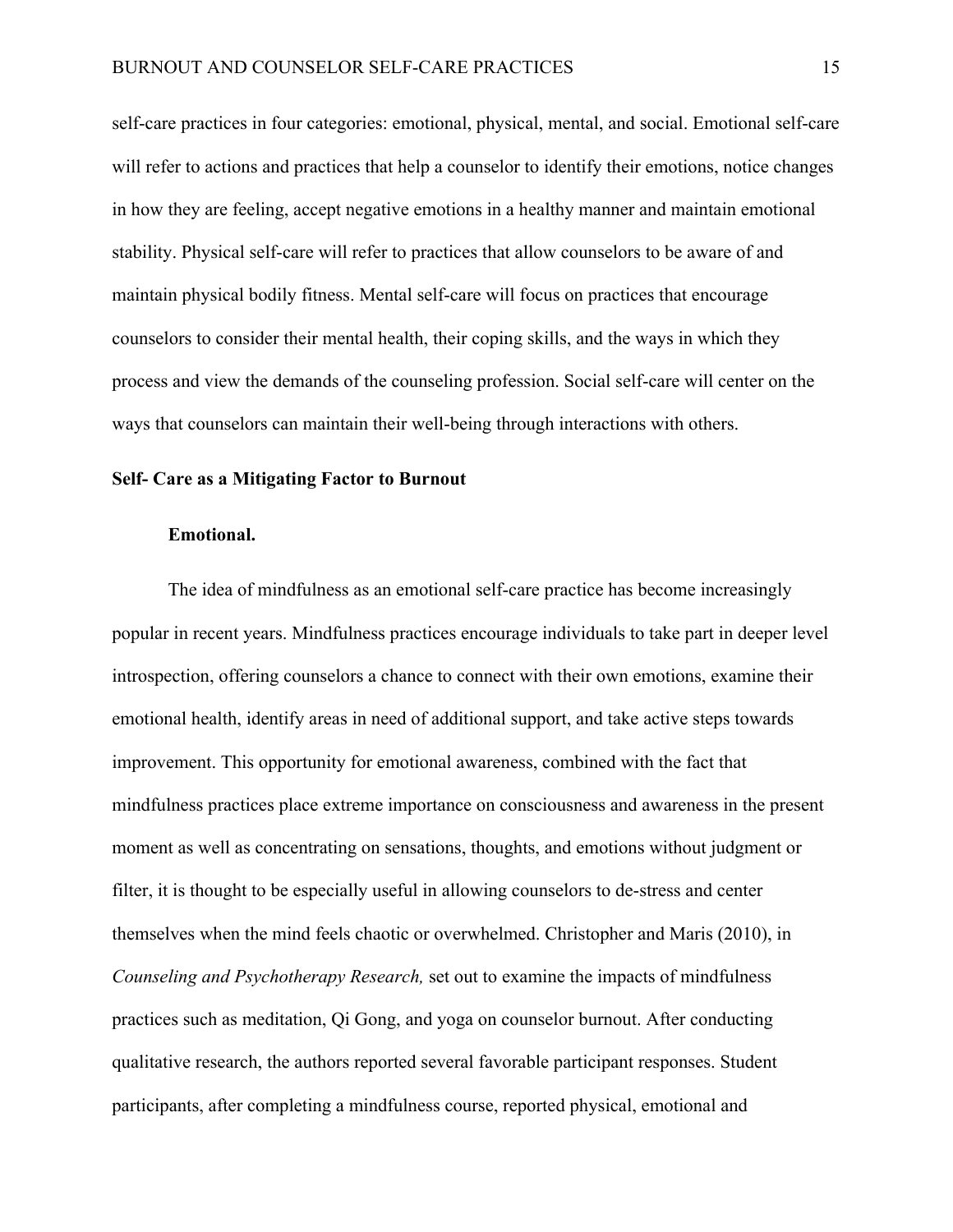interpersonal changes. Notably, yoga participants reported an increase in mental clarity and concentration, meditation participants reported an increase in emotional awareness and management as well as an increased sense of relaxation, and Qi Gong participants reported increased energy. In relation to work, participants reported being more comfortable with silence, more aware of the therapy process, and a shift in the way they viewed therapy. Students also reported that they became less fearful of being incompetent, increased self-trust, and a greater ability to tolerate ambiguity in session. Though findings appear positive, the authors note that qualitative research does not provide a clear idea of the magnitude of results and suggest that future quantitative research could further validate findings (Christopher & Maris, 2010). Though not concrete, mindfulness can provide additional support to professionals seeking to lessen the strains of burnout. Counselors who are mindful of leaving work at the office and of creating a work/ personal life divide may find that this helps remove stress outside of the job and provides some relief at the end of each day.

# **Mental.**

Mental self-care differs from emotional in that, rather than highlighting emotional wellness and striving for emotional stability, it encourages counselors to take part in practices that bring focus to mental health, coping skills and strategies, mental focus, organization, and the ways in which they understand and ultimately respond to the demands of the counseling profession. A counselor who is mentally healthy is insightful, able to focus, aware of how their thoughts impact and are influenced by their reality and is capable of changing thoughts and attitudes to combat negative thinking patterns and increase mental stamina (Venart et al., 2007).

Remaining energized and focused can be difficult when faced with some responsibilities associated with the counseling profession. Professionals can remain stimulated by challenging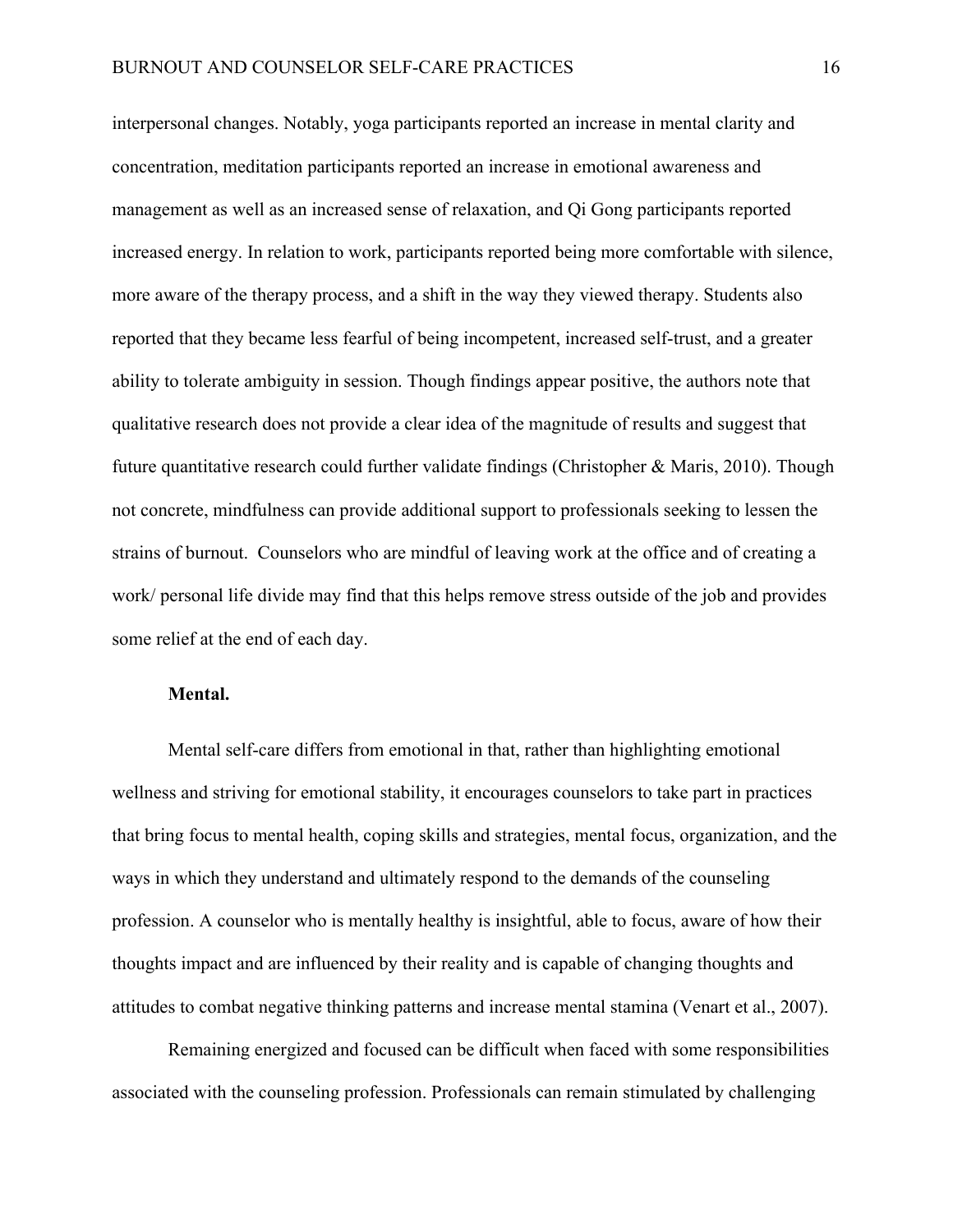themselves to continue learning. This may include furthering their education within the counseling profession but could also be as simple as picking up a new hobby or skill that will provide an additional outlet for stress over time. Despite one's mental focus and motivation, the serious topics shared by clients and coworkers can take a serious toll on a counselor's mindset. It may be easier to fixate on the pain and suffering of clients rather than on the good that is in their lives. To avoid being discouraged, counselors may attempt to reframe their thoughts and remind themselves of positive and uplifting memories and results. Coaston (2017) suggests keeping physical reminders of positive outcomes, notes of gratitude, and personal and professional successes in one specific place where they can be easily accessed in times of need.

Activities such as writing and journaling may act as a method of identifying one's concerns, organizing thoughts and worries, and externalizing potentially painful feelings without a need to share them verbally with another. By putting words to paper, a counselor is able to permit their own struggles, express their thoughts freely, and keep a physical record that can be referred to in the future if the need arises. Writing can be mindful or mindless, organized or chaotic. It can be kept to oneself or shared with another. Though simply writing thoughts down may not be helpful for all, the innumerable alternatives to traditional journaling suggest that there may well be a method of self-expression for everyone (Coaston, 2017).

It would be ill advised to discuss counselor mental self-care practices without mentioning the importance of receiving help when it is needed. This may simply mean creating and maintaining strong collaborative relationships where thoughts and feelings may be freely shared but could also extend to counselor's receiving their own mental health treatment from a professional counselor. At times a counselor may find that they are in need of help from someone who understands in a way few others could. In situations like these, reaching out for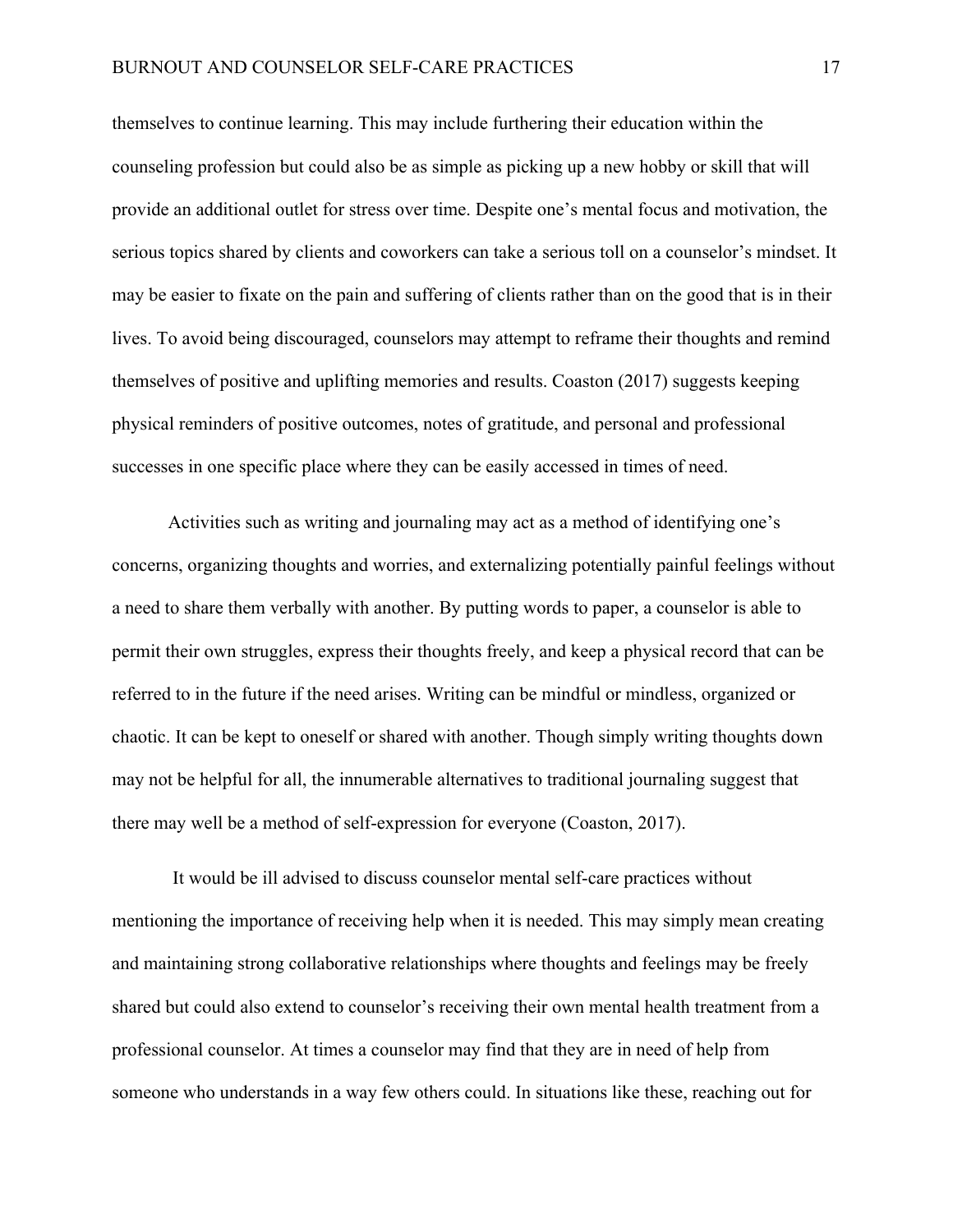help and taking steps to maintain a healthy mind helps not only the counselor, but his and her clients and loved ones as well.

# **Physical.**

Physical wellness is important to counseling professionals because a lack of care in this area can lead to additional stress, exhaustion, physical pain, and mental and emotional dysregulation. Common focuses when considering physical self-care include but are not limited to monitoring and maintaining physical wellness, maintaining a sense of calm in the body, ensuring adequate sleep, eating nutritious meals, and participating in physical activity (Venart et al., 2007). As noted above, physical activities such as yoga and Qi Gong often result in benefits to a counselor's overall health. Activities such as running, walking, swimming, or hiking may also have similar effects. Physically, activities such as these may result in increased energy, stamina, and decreased physical pain from a job that often involves sitting for large portions of the day. Mentally, they may increase feelings of happiness, may provide a needed break from focus on one's work, and provide opportunities for self-reflection and noticing the physical state of one's body. Regular exercise, combined with adequate sleep, allows a body to reset and recharge overnight to prepare for the next day. Insufficient rest increases the likelihood of illness, leads to poor decision making, and decreases self-control (Venart et al., 2007).

When it comes to eating for health, the needs of each individual will differ according to factors such as age, gender, activity level, and other potential health needs. To maintain physical wellness through nutrition, the United States Department of Health and Human Services and United States Department of Agriculture (USDA)recommend that an individual maintain "overall healthy eating patterns, including vegetables, fruits, grains, dairy, protein foods, and oils—eaten within an appropriate calorie level and in forms with limited amounts of saturated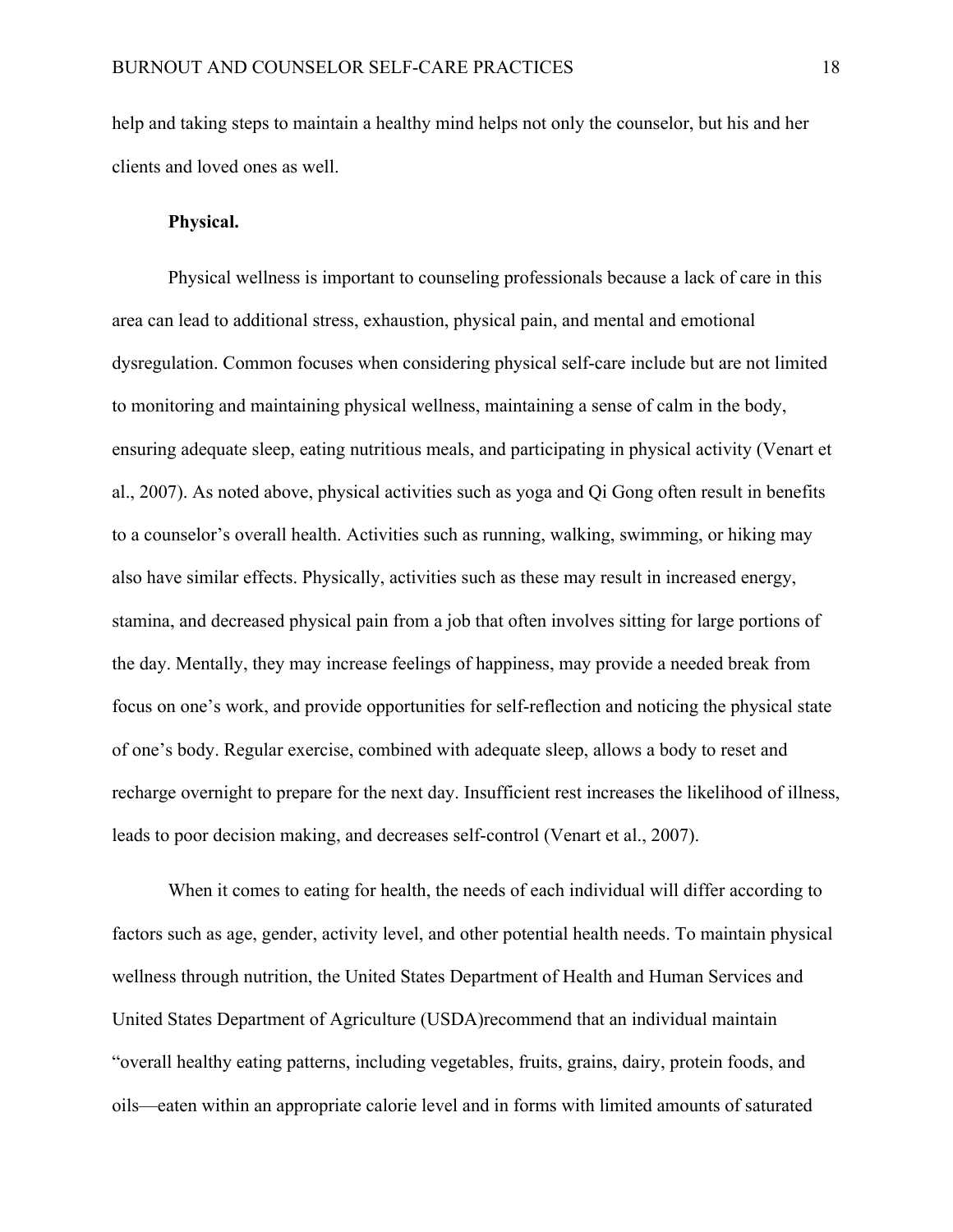fats, added sugars, and sodium" (USDA, 2015, p. 36). It is important to note that the benefits of adequate nutrition cannot be expected from supplemental sources such as caffeine and sugary processed foods.

#### **Social.**

Social relationships are often identified as being key factors in the improvement and enrichment of one's life. According to Myers and Sweeney (2004) "isolation, alienation, and separation from others generally are associated with all manner of poor health conditions and greater susceptibility to premature death, while social support remains in multiple studies as the strongest identified predictor of positive mental health over the lifespan" (Myers & Sweeney, 2004, p. 4). Caring for oneself from a social perspective depends a great deal on personal preferences, schedules, and needs and may include the formation and maintenance of romantic relationships, friendships, relationships with family members, relationships formed with colleagues, and supervisory relationships. Healthy relationships with family and friends are often viewed to have a buffering effect on burnout. However, as reported by Venart et al. (2007), these relationships may suffer and break apart if those involved are no longer able to listen and respond to each other in a supportive manner (Venart et al., 2007). For this reason, it is important that counselors put energy into spending time with the people who are important to them and communicate their needs to those they view as supports. It is important to note that when discussing family as a source of social support, the terms does not strictly refer to those related through blood or marriage but can also refer to individuals who are considered family regardless of relation (Myers & Sweeney, 2004).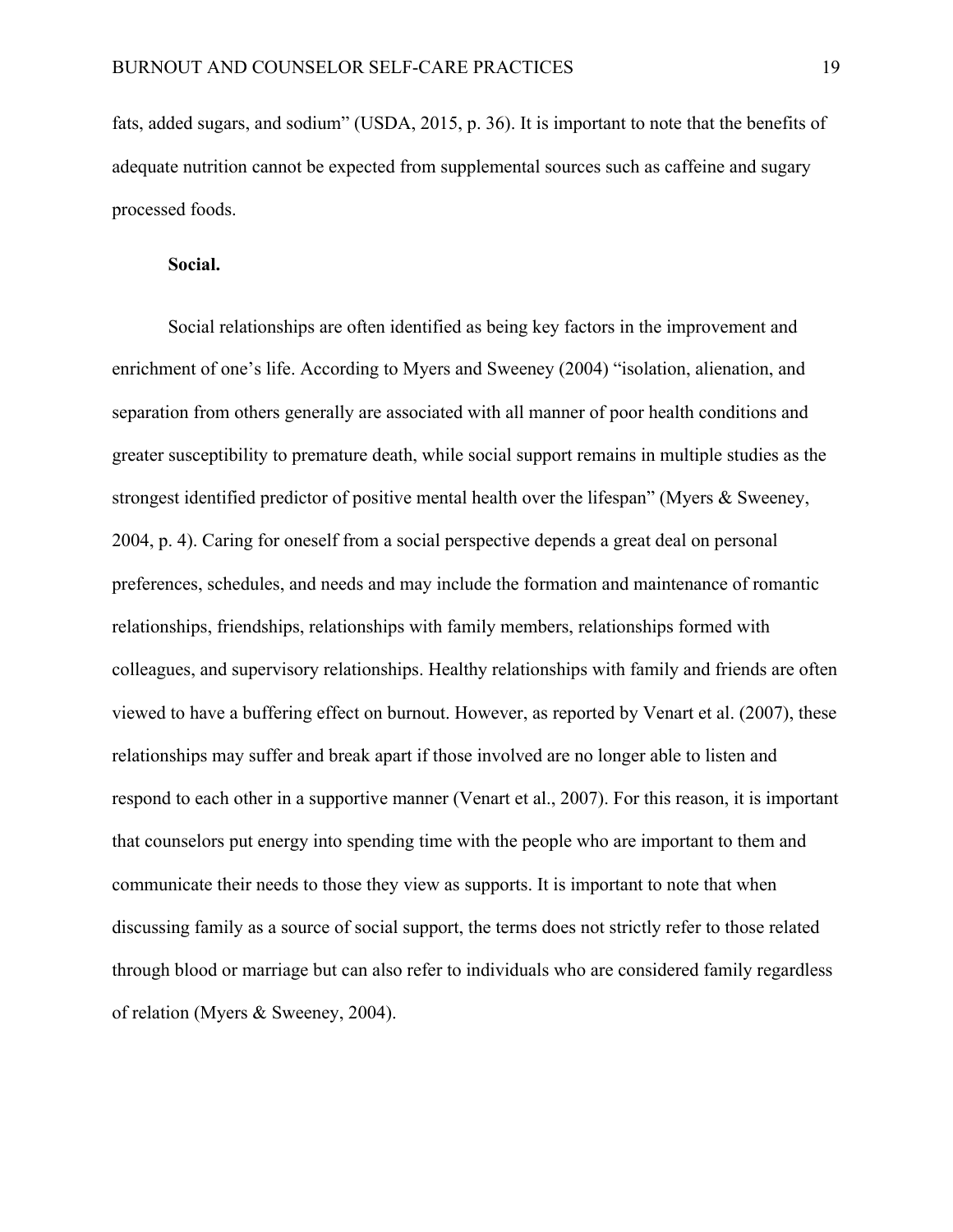Collaborating with colleagues and peers who also work in the helping professions offers counselors a chance to work together and share some of the emotional weight of the job. According to Barlow and Phelan (2007), these relationships encourage those involved to learn from each other, combine talents and strengths, and grow and develop along with an everchanging profession. Opportunities for colleague support may occur during the work day, but sources also suggest the formation of peer support groups for the specific purpose of sharing struggles, successes, and providing support (Barlow & Phelan, 2007; Venart et al., 2007). As discussed above, support within the workplace does not always come solely from other employees but may come from supervisors as well. Research by Evans and Payne (2008) found that several New Zealand school counselors reported that supervisor support was vital to their wellbeing while others felt that the input from colleagues was sufficient. As not all positions will include supervision, Venart et al. (2007) suggest counselors seek supervision from a knowledgeable and qualified outside source.

## **Discussion**

The concepts of counselor burnout and counselor self-care are multifaceted, difficult to separate, and highly individual. What leads to burnout for one counselor could leave another unaffected and adequate care practices for one may be insufficient or ineffective for another. Though several ideas for self-care were mentioned above, it is important to remember that there are many more ways in which an individual can care for themselves and help to support their personal and professional growth and success. An area of self-care not mentioned above but still worthy of note is that of spiritual care. Spiritual self-care refers to a counselor's beliefs about their spiritual selves, that is, "the capacity and tendency present in all human beings to find and construct meaning about life and existence and to move toward personal growth, responsibility,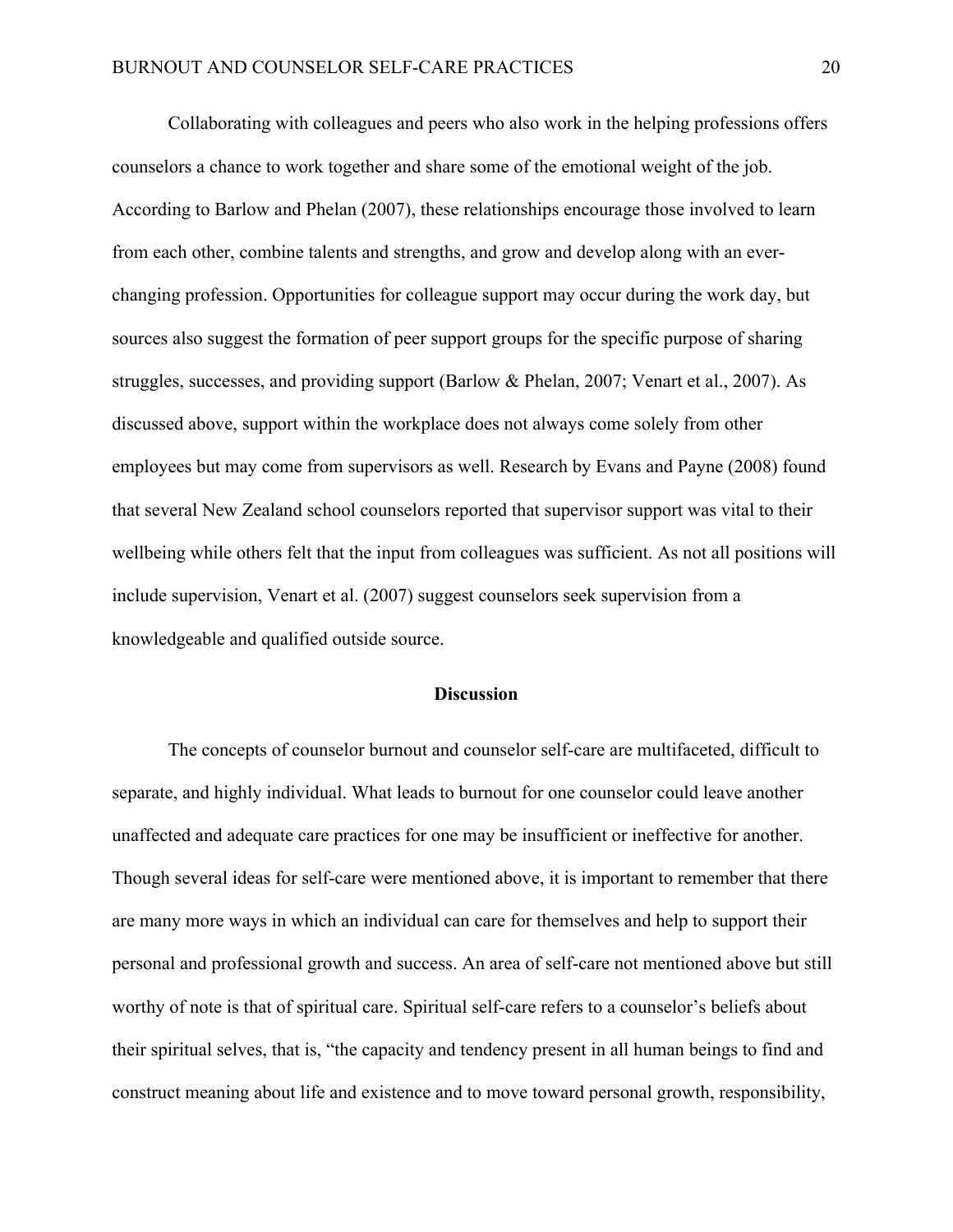and relationship with others" (Myers & Williard, 2003, p.149). Often these beliefs are supported through social support networks such as religious communities, but can also be connected to through meditation, physical activity, time spent in nature, and other personal practices. When it comes to identifying the potential for burnout and implementing self-care practices that may have a buffering effect, it is vital to remember that this is not a one-time process but rather a continuous process that should be evaluated, repeated, and changed as a counselor grows, changes jobs, or encounters new challenges in life. Burnout is a serious concern for those in the helping professions. It not only impacts individuals on a personal level, but carries over to relationships, work life, and can seriously impact the people who depend on them for services and care. For this reason, counselor self-care is an ethical requirement that helps to ensure that counselors are able to provide the best care possible to their clients while caring for themselves as well.

# **Author's Note**

Self-care is a concept that has hovered in the back of my mind since my time as an undergraduate student majoring in psychology. The fact that self-care practices differ wildly between individuals was fascinating to me and I became focused on creating a routine for myself that would help support me as an individual and as a counselor. Through my time in the Winona State counseling program I have had an opportunity to see firsthand what burnout looks like in a counselor. I have seen how it impacts their lives both personally and professionally and have considered at length the impact it can have on their clients as well. Knowing that I was about to enter a profession where burnout is a very real possibility further motivated me to examine the ways in which I care for myself and, in turn, care for others.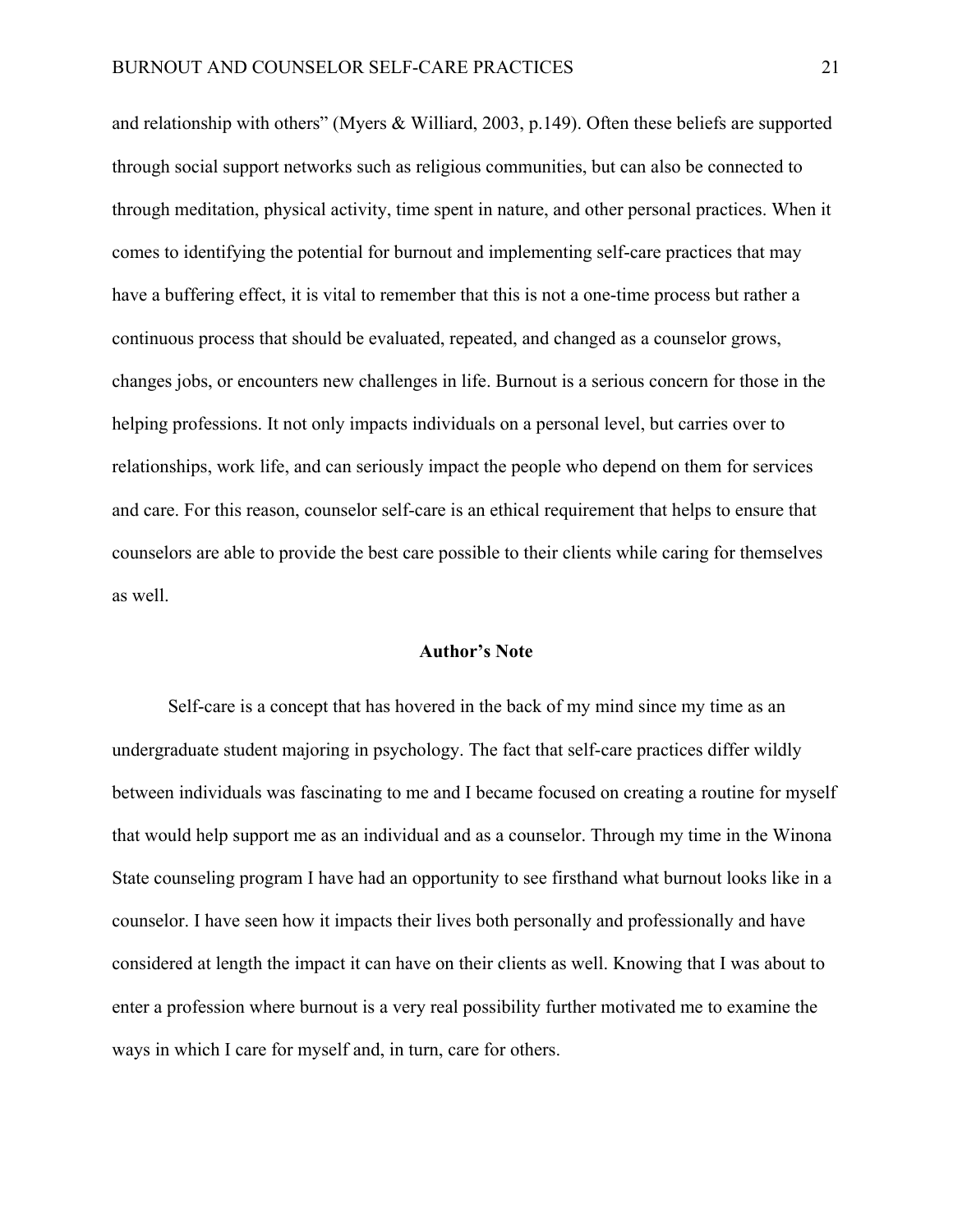When considering the topic for this paper, I encountered an article on self-care in a magazine that shifted the way I viewed my personal practices. Personally, self-care used to mean getting adequate sleep, eating nourishing meals, staying hydrated, and partaking in activities that were enjoyable and could be considered treats or rewards. After reading this article, which aimed to switch views of self-care from an indulgence to a discipline, I began looking at activities that, while obviously beneficial, were also hard work. Since encountering this piece, my personal thoughts on self-care have not changed, but the ways in which I strive to ensure that I care for myself have. I pay closer attention to what I am doing, I aim for more exercise and movement, and I don't let myself opt out of activities that are good for me simply because I don't enjoy them. I have also begun logging and keeping a journal of my self-care practices and reflecting on how they impact me day to day both mentally and physically. In the end, my interest in this topic has brought my own personal self-care to the forefront of my thoughts during my time in our program, especially during the fulfillment of practicum and internship and I feel that my research has helped me to hone my own practices and create a plan that will help to sustain me once I have graduated and joined the workforce.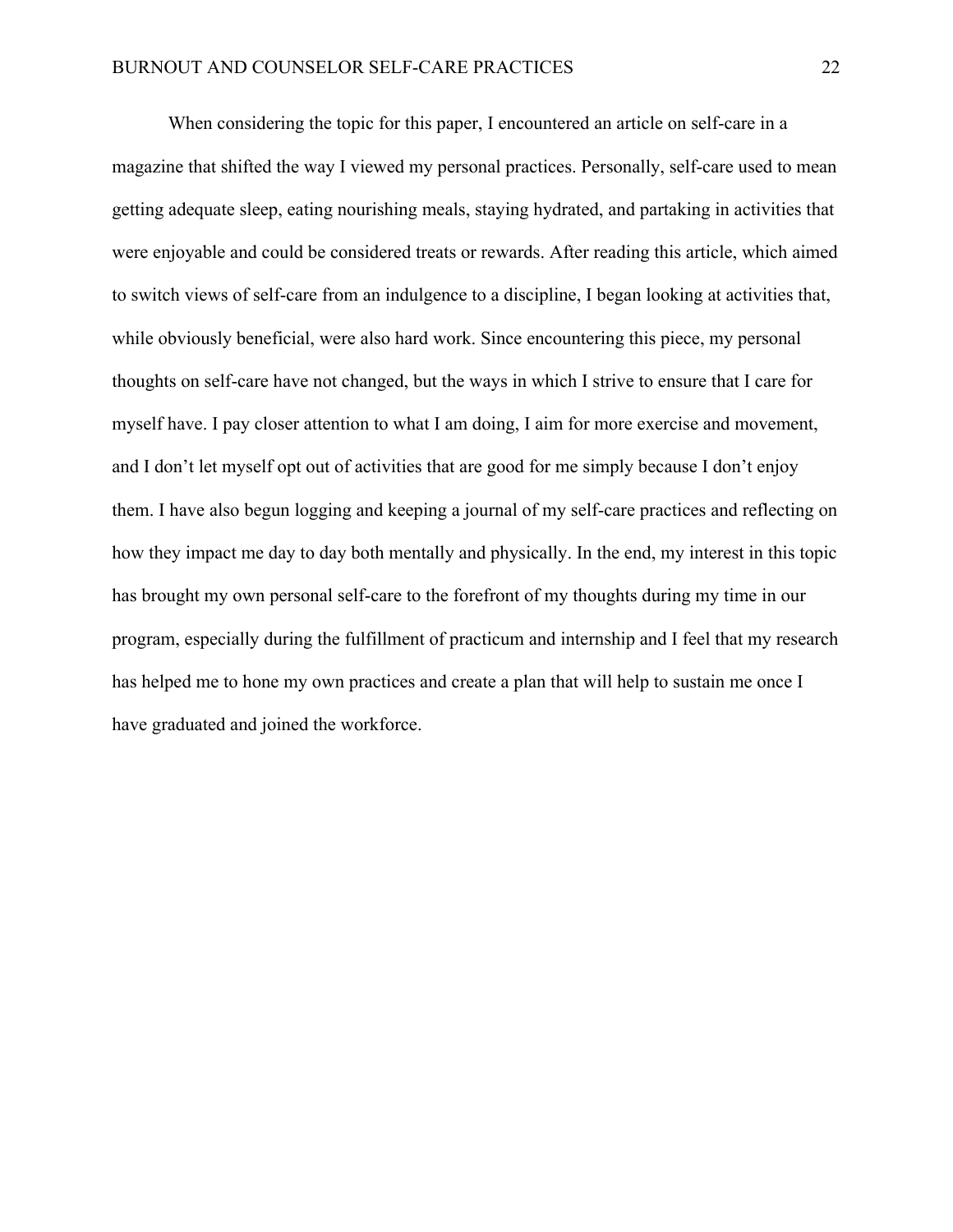## References

- American Counseling Association (2014). ACA code of ethics. Retrieved from https://www.counseling.org/resources/aca-code-of-ethics.pdf
- American School Counselor Association (2016). ASCA ethical standards for school counselors. Arlington, VA: Author. Retrieved from http://www.schoolcounselor. org/asca/media/asca/Ethics/EthicalStandards2016.pdf
- American School Counselor Association (n.d.). The role of the school counselor. Retrieved from https://www.schoolcounselor.org/asca/media/asca/Careers-Roles/RoleStatement.pdf
- Bakker, A. B., Demerouti, E., & Euwema, M. C. (2005). Job resources buffer the impact of job demands on burnout. *Journal of occupational health psychology*, *10*(2), 170.
- Bardhoshi, G., Schweinle, A., & Duncan, K. (2014). Understanding the impact of school factors on school counselor burnout: A mixed-methods study. *Professional Counselor*, *4*(5), 426- 443.
- Barlow, C. A., & Phelan, A. M. (2007). Peer collaboration: A model to support counsellor selfcare. *Canadian Journal of Counselling and Psychotherapy, 41*(1).
- Butler, S. K., & Constatine, M. G. (2005). Collective self-esteem and burnout in professional school counselors. *Professional School Counseling*, 9, 55–62.
- Christopher, J., & Maris, J. (2010). Integrating mindfulness as self-care into counselling and psychotherapy training. *Counselling & Psychotherapy Research*, *10*(2), 114-125. doi:10.1080/14733141003750285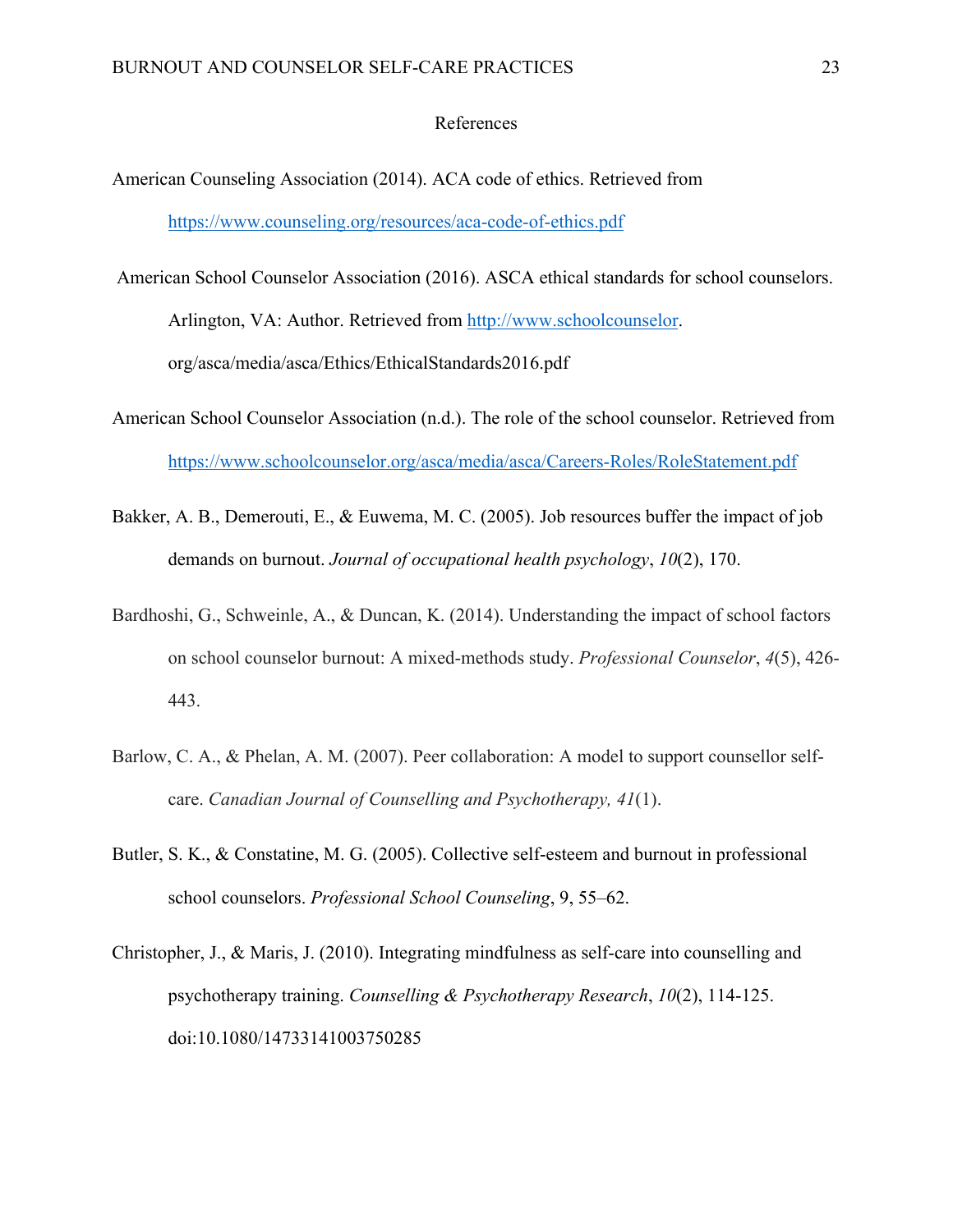- Coaston, S. C. (2017). Self-care through self-compassion: A balm for burnout. *Professional Counselor*, *7*(3), 285-297.
- Demerouti, E., Mostert, K., & Bakker, A. B. (2010). Burnout and work engagement: A thorough investigation of the independency of both constructs. *Journal Of Occupational Health Psychology*, *15*(3), 209-222. doi:10.1037/a0019408
- Evans, Y. A., & Payne, M. A. (2008). Support and self-care: Professional reflections of six New Zealand high school counsellors. *British Journal of Guidance & Counselling*, *36*(3), 317- 330.
- Huebner, E. S. (1993). Burnout among school psychologists in the USA further data related to its prevalence and correlates. *School Psychology International*, *14*(2), 99-109.
- Jupp, J., & Shaul, V. (1991). Burn-out in student counsellors. *Counselling Psychology Quarterly*, *4*(2/3), 157.
- Lee, S. M., Baker, C. R., Cho, S. H., Heckathorn, D. E., Holland, M. W., Newgent, R. A., & ... Yu, K. (2007). Development and initial psychometrics of the counselor burnout inventory. *Measurement And Evaluation In Counseling And Development*, *40*(3), 142.
- Lee, S. M., Cho, S. H., Kissinger, D., & Ogle, N. T. (2010). A typology of burnout in professional counselors. *Journal of counseling & development*, *88*(2), 131-138.
- Lim, N., Kim, E. K., Kim, H., Yang, E., & Lee, S. M. (2010). Individual and work‐related factors influencing burnout of mental health professionals: A meta-analysis. *Journal of Employment Counseling*, *47*(2), 86-96.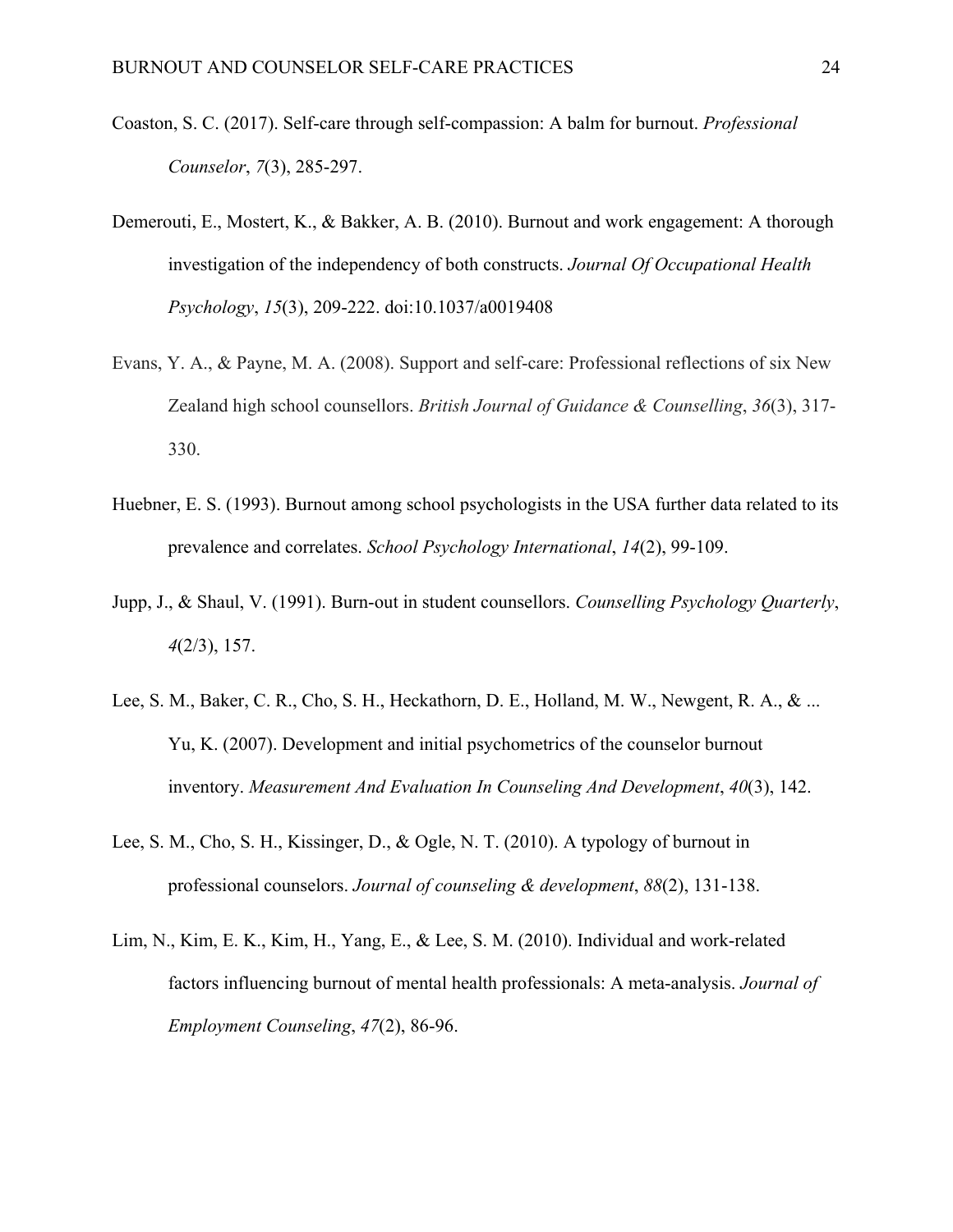- Maslach, C., Jackson, S. E., Leiter, M. P., Schaufeli, W. B., & Schwab, R. L. (1986). *Maslach burnout inventory* (Vol. 21, pp. 3463-3464). Palo Alto, CA: Consulting Psychologists Press.
- Miller, G. D., Iverson, K. M., Kemmelmeter, M., MacLane, C., Pistorello, J., Fnizzetti, A. E., & ... Crenshaw, K. Y. (2011). A preliminary examination of burnout among counselor trainees treating clients with recent suicidal ideation and borderline traits. *Counselor Education & Supervision*, *50*(5), 344-359.
- Morse, G., Salyers, M. P., Rollins, A. L., Monroe-DeVita, M., & Pfahler, C. (2012). Burnout in mental health services: A review of the problem and its remediation. *Administration and Policy in Mental Health and Mental Health Services Research*, *39*(5), 341-352.
- Myers, J. E., & Sweeney, T. J. (2004). The indivisible self: An evidence-based model of wellness. *Journal of Individual Psychology*, *60*, 234-244.
- Myers, J. E., & Williard, K. (2003). Integrating spirituality into counselor preparation: A developmental, wellness approach. *Counseling and Values, 47*, 142-155.
- O'Halloran, T. M., & Linton, J. M. (2000). Stress on the job: Self-care resources for counselors. *Journal Of Mental Health Counseling*, *22*(4), 354.
- Rzeszutek, M., & Schier, K. (2014). Temperament traits, social support, and burnout symptoms in a sample of therapists. *Psychotherapy*, *51*(4), 574-579. doi:10.1037/a0036020
- Schaufeli, W. B., Bakker, A. B., Hoogduin, K., Schaap, C., & Kladler, A. (2001). On the clinical validity of the Maslach Burnout Inventory and the Burnout Measure. *Psychology & health*, *16*(5), 565-582.